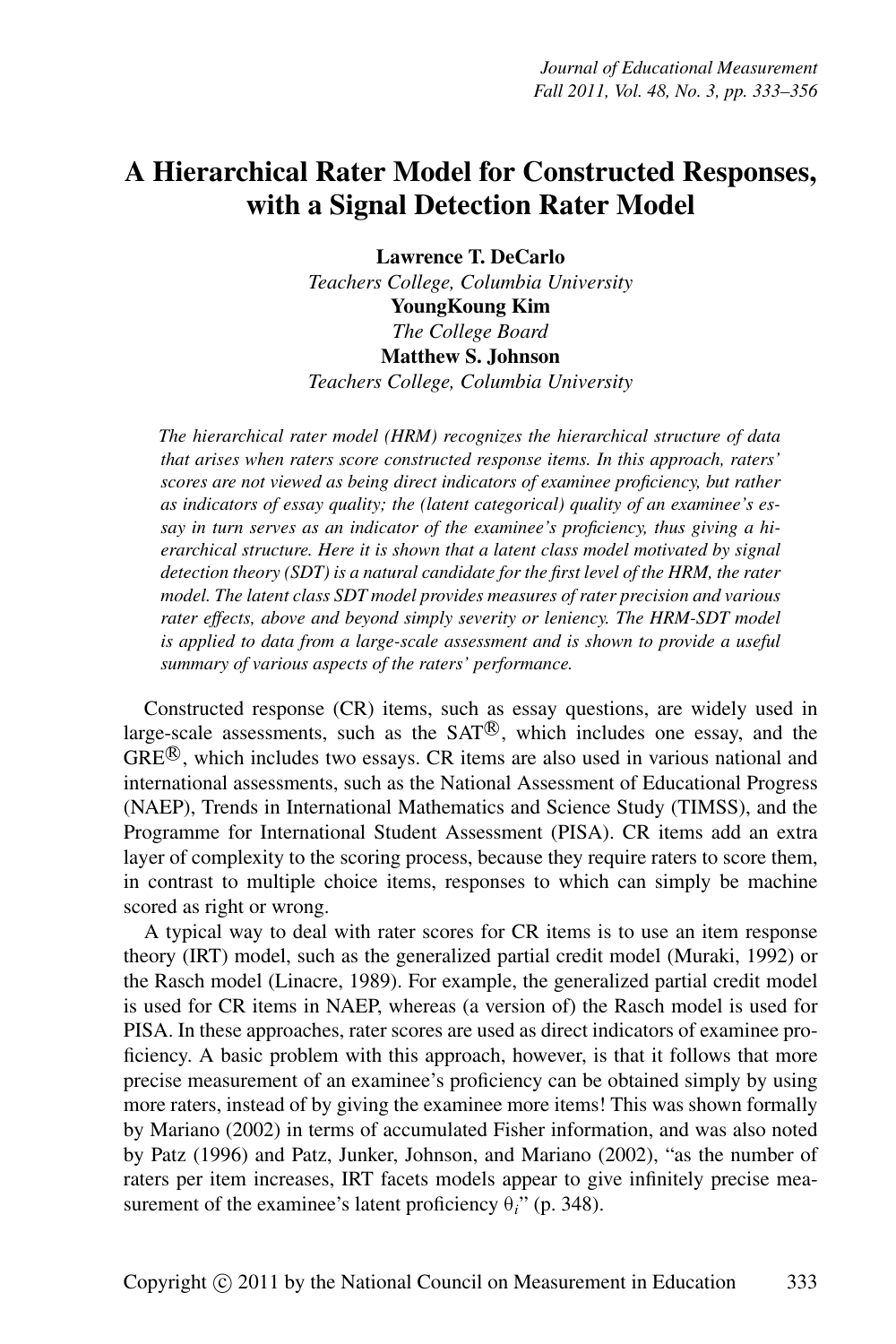#### *DeCarlo, Kim, and Johnson*

The above problem forces one to recognize that raters do not really provide direct information about an examinee's proficiency, but rather provide information about the quality of an essay (or other CR) produced by the examinee. The (categorical) quality of the essay, in turn, provides information about the examinee's proficiency. Thus, there is a *hierarchical structure* to the data: in the first level, the raters' scores are ordinal indicators of the "true" category that an essay belongs to, whereas in the second level, the latent categories are ordinal indicators of examinees' proficiency. A hierarchical rater model (HRM), introduced by Patz (Patz, 1996; Patz et al., 2002), explicitly recognizes the hierarchical structure of the data; the HRM uses a signal detection model for the first level of the model (the rater model) and an IRT model for the second level (the item model).

The problem noted above does not arise with the HRM because obtaining more raters provides more information about which category a particular essay belongs to, and not directly about examinee proficiency, and so one cannot obtain infinitely precise estimates of proficiency simply by using more raters. In fact, Mariano (2002; also see Patz et al., 2002) showed that, for the HRM, the standard errors of the proficiency estimates could never be smaller than those obtained by using the true categories in the Level 2 IRT model (i.e., for an infinite number of raters or for perfect detection).

There are, however, some limitations to the particular model that was used in Level 1 of the HRM. For example, Patz et al. (2002) noted that, when rater discrimination was high, there were problems obtaining estimates of the rater severity parameter (the severity parameter indicates whether a rater is strict or lenient). Another limitation is that the model only allows for rater effects in terms of severity or leniency, whereas other rater effects often appear in real-world data. These problems do not arise, however, if a model based on an extension of traditional signal detection theory (SDT) to situations involving the detection of latent classes is used (e.g., DeCarlo, 2002, 2005, 2008a). Here it is shown that the approach offers advantages when used for the first level of the HRM, giving what will be referred to as an HRM-SDT model. For example, the latent class SDT model can deal with various rater effects that appear in real-world data, beyond simply severity or leniency, as shown below. The model is also straightforward to implement in standard software, given that the latent class SDT model is simply a generalized linear model with a latent categorical predictor. The approach also brings the well-established framework of SDT, as widely used in psychology, to the rater model of the HRM. The HRM-SDT is compared, in an analysis of a large-scale language assessment, to the original version of the HRM used by Patz et al. (2002) and others (e.g., Mariano & Junker, 2007). A partly Bayesian approach to estimation, posterior mode estimation (PME), is also discussed.

#### **The Hierarchical Rater Model**

The HRM (Patz, 1996; Patz et al., 2002) recognizes that the use of raters in CR scoring leads to a hierarchical data structure. In particular, in the HRM, the scores provided by raters are not direct indicators of examinee ability, as in the Rasch model or other IRT approaches to rater scoring, but rather are indicators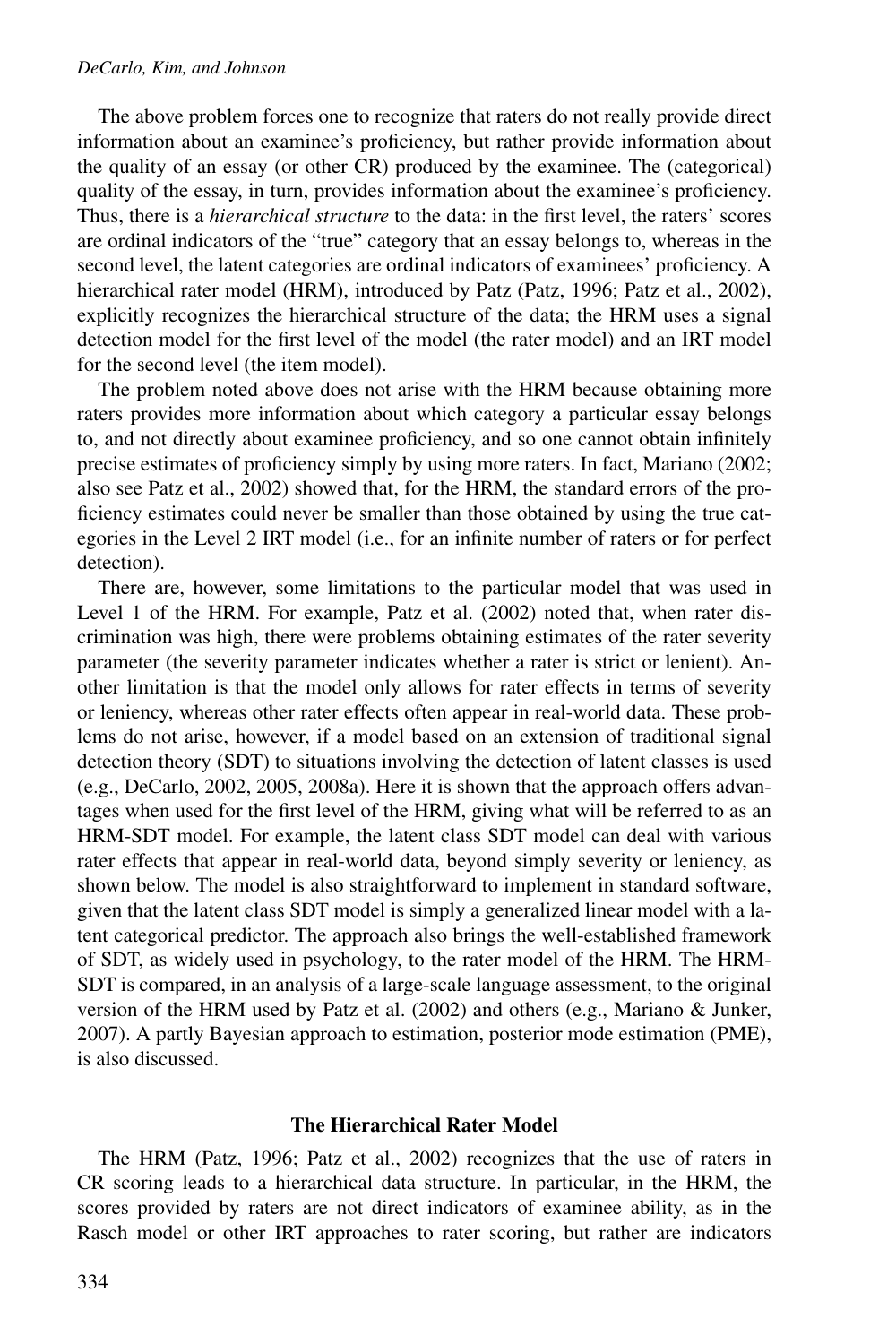

*Figure 1.* A representation of the HRM of Patz (1996) and Patz et al. (2002).

of the true or "ideal" category that each essay belongs to, where the true category is defined by the scoring rubric. For example, raters are trained to score the SAT using categories of  $1 = \text{very little or no mastery}, 2 = \text{little mass}$  $t$ ery,  $3 =$  *developing mastery*,  $4 =$  *adequate mastery*,  $5 =$  *reasonably consistent mastery*, and  $6 = clear$  *and consistent mastery* (a score of zero is used for essays not written on the essay assignment); detailed descriptions of each category are also provided (e.g., at http://professionals.collegeboard.com/testing/satreasoning/scores/essay/guide). Of course, one would not extensively train raters with a particular scoring rubric if one did not believe to some extent that there are in fact true categories of little mastery, adequate mastery, and so on.<sup>1</sup>

For a given essay, however, the true category is not directly observed or known, that is, the true category is *latent*; the latent categorical variable is denoted here as η. It follows that the raters' task is one of signal detection: given a particular essay, a rater's task is to determine (detect) which category the essay belongs to. Thus, a signal detection model is a natural candidate for the rater model in the first level of the HRM. A signal detection approach recognizes that raters' judgments are fallible indicators of the true category. The approach also provides a measure of a rater's ability to detect the true categories and recognizes that raters often have various response tendencies, as discussed below.

In the second level of the HRM, the latent categories serve as ordinal indicators of examinee proficiency, via an IRT model (note that the situation differs from the usual IRT model in that the indicators are latent rather than observed). Thus, an essay produced by an examinee is viewed as belonging to one of the categories defined by the scoring rubric, and the (true) category that the essay belongs to is in turn an indicator of the examinee's proficiency. In the notation used here, the observed rater scores *Y* are indicators of the true essay category  $\eta$ , and the true category  $\eta$  in turn is an indicator of examinee proficiency θ.

Figure 1 shows a representation of the HRM for the situation where each examinee responds to two items, say essays, with each essay scored by three raters, for a total of six raters. The rater scores are observed ordinal responses (e.g., a 1 to 6 score), which are shown in Figure 1 as  $Y_{il}$  for the *j*th rater and *l*th item. The raters attempt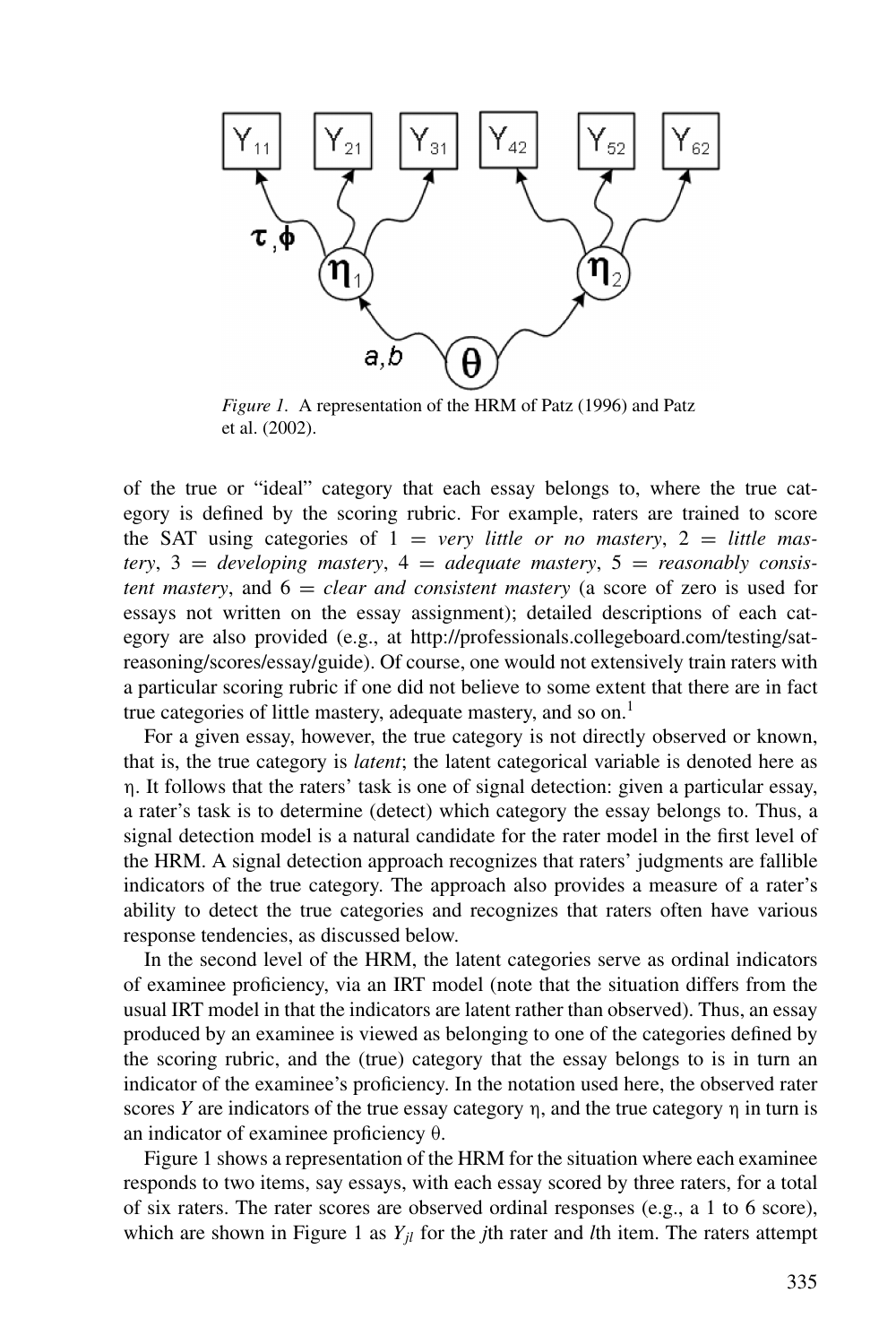#### *DeCarlo, Kim, and Johnson*

to detect the true latent category for each essay, indicated by the latent categorical variable  $\eta_1$  for the first item and  $\eta_2$  for the second item. Note that the arrows from  $\eta_l$  to  $Y_{il}$  are curved to indicate that the relation is nonlinear, and in particular the probability of  $Y_{il}$  is connected to  $\eta_l$  via a nonlinear function (see below). The basic Level 1 (signal detection) parameters are  $\tau_{il}$  and  $\phi_{il}$ , as shown in Figure 1, which are rater precision and rater severity parameters, respectively.

In the second level of the HRM, the true essay category,  $\eta_l$ , serves as an ordinal indicator of an examinee's proficiency θ. The arrows are again curved to indicate that the latent categorical variables  $\eta_l$  (i.e., their probability) have a nonlinear relation to examinees' proficiency θ, via an IRT model (the generalized partial credit model is used here; other IRT models can also be used). The Level 2 parameters are  $a_l$  and  $b_{lm}$ , which are the usual discrimination and category step (transition) parameters, respectively.

As noted above, the HRM addresses the problem that arises when an IRT approach to rater scoring is used, which is that increasing the number of raters gives increasingly precise estimates of proficiency. In particular, as shown in Figure 1, obtaining more raters provides more information about η*l*, and not directly about θ, whereas in an IRT approach obtaining more raters provides more information directly about θ. Note that this problem arises even if the test includes only one CR item.

When a test includes more than one CR item, another problem arises, as discussed by Patz et al. (2002). As shown in Figure 1, the first three raters are nested in the first item, whereas the second three raters are nested in the second item. If one simply uses the scores from the six raters in a model such as the Facets model (Linacre, 1989), which is commonly used for rater data, then the fact that raters are nested within items is ignored. The nesting means that the scores from Raters 1, 2, and 3, for example, are correlated in part because the three raters all score the same item (the first item), and similarly for Raters 4, 5, and 6, who all score the second item. Ignoring the correlation that arises due to nesting will give estimates of the standard errors of proficiency that are biased downward, as was noted by Patz et al. (2002) and others (e.g., Donoghue & Hombo, 2000; Wilson & Hoskens, 2001). The HRM, on the other hand, recognizes the nesting and corrects for the downward bias. The next sections introduce the components of the HRM in more detail.

### **Level 1: The Rater Model of Patz et al. (2002)**

The signal detection-like model used by Patz et al. (2002; also see Mariano  $\&$ Junker, 2007) for the first level of the HRM can be written as

$$
p(Y_{jl} = k|\eta_l = \eta) \propto \exp\left\{-\frac{1}{2\psi_{jl}^2} [k - (\eta - \phi_{jl})]^2\right\},
$$
 (1)

where  $Y_{il}$  is the response of *j*th rater to the *l*th item, with the response being a discrete score *k* with *K* categories (the number of response categories is assumed to be the same across different raters and items, as is often the case in practice, although this need not be the case),  $\eta_l$  is a latent categorical variable for the *l*th item,  $\psi_{jl}^2$  is a variance parameter for rater *j* (and item *l*) and  $\phi_{il}$  is a rater severity parameter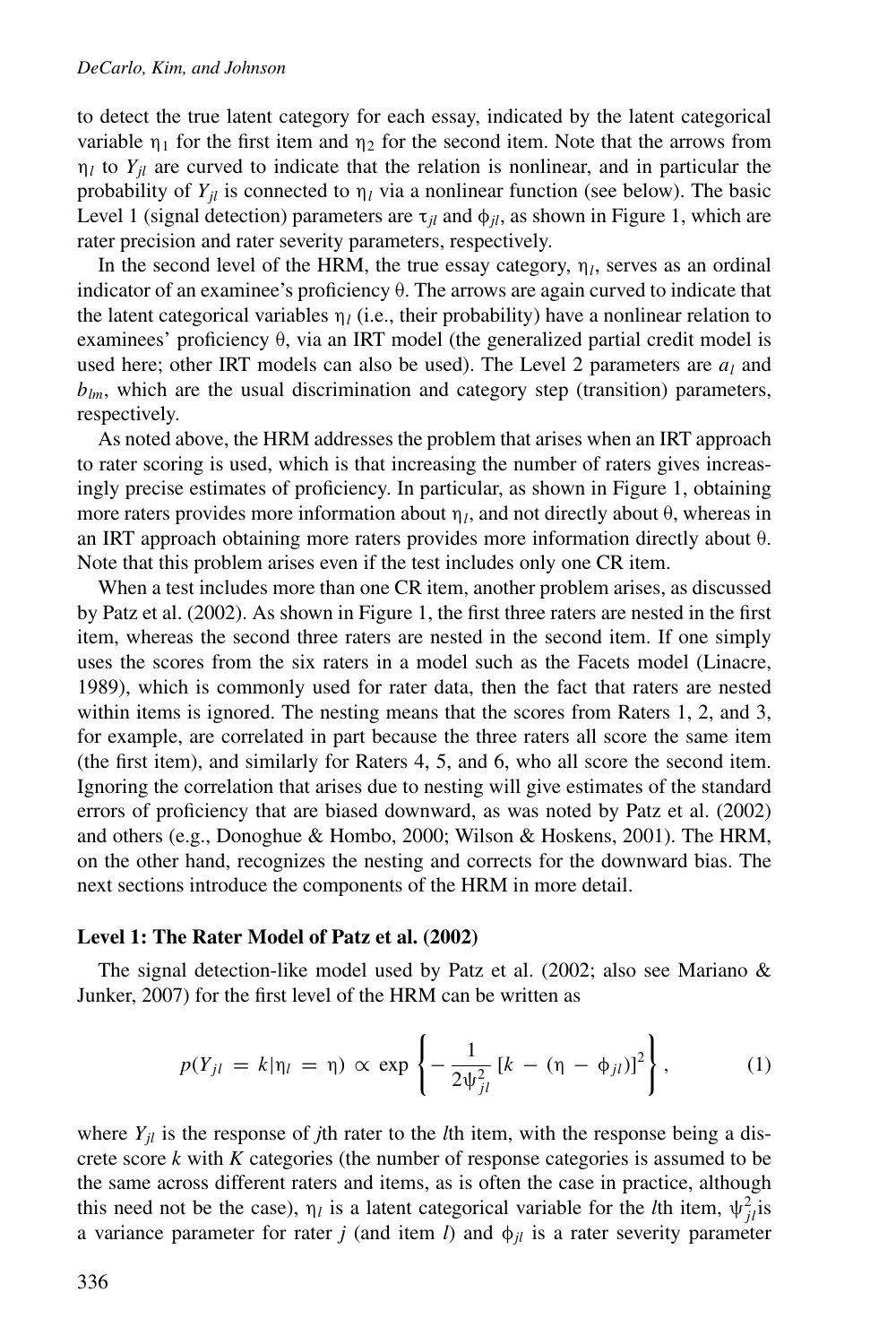(i.e., higher values indicate a more severe rater). Equation 1 is a signal detection-like model where the probabilities for each response category are approximately normally distributed. As noted by Patz et al. (2002),  $\psi_{jl}^2$  is a measure of a rater's *lack* of reliability; its inverse,  $\tau_{jl} = 1/(2\psi_{jl}^2)$ , provides a measure of rater precision. The other rater parameter,  $\phi_{il}$ , is a severity parameter that indicates whether a rater is severe (positive values) or lenient (negative values), in that he or she tends to give low or high scores, respectively.

A problem with (1) that was recognized by Patz et al. (2002) is that the "most reliable raters" (i.e., those with small values of  $\psi_{jl}$ ) tend to have the "least-wellestimated rater bias parameters" (p. 366). This occurs because, when  $\psi_{ij}$  is relatively small, the likelihood as a function of  $\phi_{il}$  is nearly constant over the range (–.5, .5) and is close to zero outside of that range (because the probability of a score in a response category other than the true category is near zero). Because the likelihood for  $\phi_{il}$  is nearly uniform from –.5 to .5, it is difficult to determine a unique value for  $\phi_{jl}$  in that range. This was shown by Patz et al. (2002), in that there were problems determining a unique value for  $\phi_{jl}$  for two highly reliable raters (with estimates of  $\psi_{jl}$  of .05 and .06)<sup>2</sup> because the posterior distribution of  $\phi_{il}$  was almost uniform.

Another limitation of (1) is that it cannot capture rater effects other than severity or leniency. There are, however, various types of rater effects that appear in largescale assessments, such as *central tendency* or *restriction of the range* (e.g., Myford & Wolfe, 2004), as discussed below. A latent class model based on the traditional SDT model can easily deal with these types of effects.

## **Level 1: A Latent Class SDT Model of Rater Behavior**

It has previously been suggested (DeCarlo, 2002, 2005) that psychological processes involved in CR scoring can be usefully understood within the framework of SDT (Green & Swets, 1988; Macmillan & Creelman, 2005; Wickens, 2002), which has been widely and successfully used in psychology and medicine. The application of SDT to CR scoring involves a latent class extension of SDT (DeCarlo, 2002); here it is noted that the model provides a useful alternative to the Level 1 model used by Patz et al. (2002).

CR scoring is conceptualized in SDT in terms of two basic aspects, namely a rater's perception of an essay's quality and his or her use of decision criteria. Figure 2 illustrates the basic ideas. Suppose that raters use responses of 1 to 4 to detect four latent categories. A basic idea in SDT is that a rater's decision is based upon his or her *perception*,  $\Psi$ , of the quality of an essay, where  $\Psi$  is a latent continuous random variable. It is assumed that the perceptions are realizations from a (location-family) probability distribution, such as the normal or logistic (for examples with other distributions, see DeCarlo, 1998). As shown in Figure 2, the distribution of  $\Psi$  has a different location for each of the latent categories, resulting in four locations for four categories. Thus, when presented with an essay from the first category, for example, the rater's perception  $(\Psi)$  of the quality of the essay is a realization from the first probability distribution; for an essay from the second category, the rater's perception is a realization from the second probability distribution, and so on.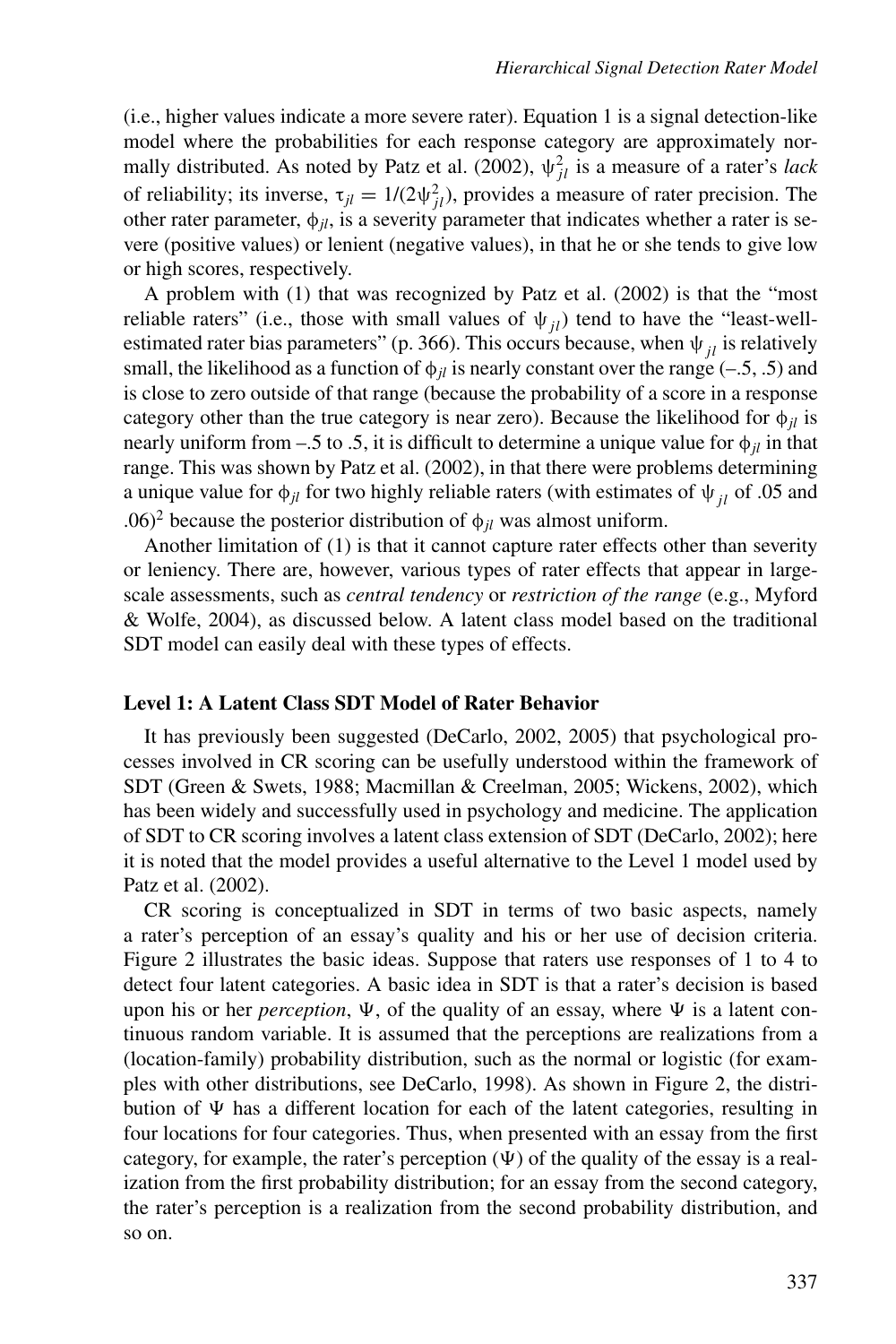

*Figure 2.* A representation of SDT, where raters make a 1 to 4 response to detect four stimuli (events).

The distances *d* between the perceptual distributions, shown in Figure 2, reflect a rater's ability to detect (discriminate) the latent categories, and so *d* provides a measure of rater detection or *rater precision*, exactly as in traditional SDT. Note that the approach is the same as that used by Clogg and Manning (1996) to define nonparametric measures of reliability for latent class models; for additional discussion and references, see DeCarlo (2002, 2005). Figure 2 also illustrates a simplifying assumption, which is that the distance *d* between the perceptual distributions is the same across categories, which was referred to as the *equal distance* model in DeCarlo (2002). One can also allow for unequal distances, but the equal distance model is more parsimonious and prior research has found that relative fit indices tend to select the equal distance model over the unrestricted model (DeCarlo, 2002, Table 4; also DeCarlo, 2005, p. 57); effects (which appear to be small) of relaxing this assumption are also being examined in current research.

A second basic idea of SDT is that the raters arrive at a decision by using their perceptions of essay quality together with *response criteria* that divide the decision space into the four response categories; the three criteria are shown as vertical lines in Figure 2. Thus, if a rater's perception of a particular essay is below the first criterion,  $c_1$ , the rater responds "1"; if it is between the first and second criteria, the rater responds "2," and so on. A useful aspect of the interpretation in terms of SDT is that it suggests reference points that obtained criteria can be compared to (e.g., the reference points reflect various decision aspects, such as attempting to maximize correct classifications, or basing decisions on likelihood ratios, and so on; see Egan, 1975). For example, Figure 2 shows criteria located at the intersection points of adjacent distributions (which is relevant when the number of latent categories is equal to the number of response categories and is where the likelihood ratios of adjacent distributions are unity), which is relevant to earlier discussions in SDT (Egan, 1975; Wickens, 2002) and to results found in recent studies of criteria locations in largescale assessments (DeCarlo, 2008a).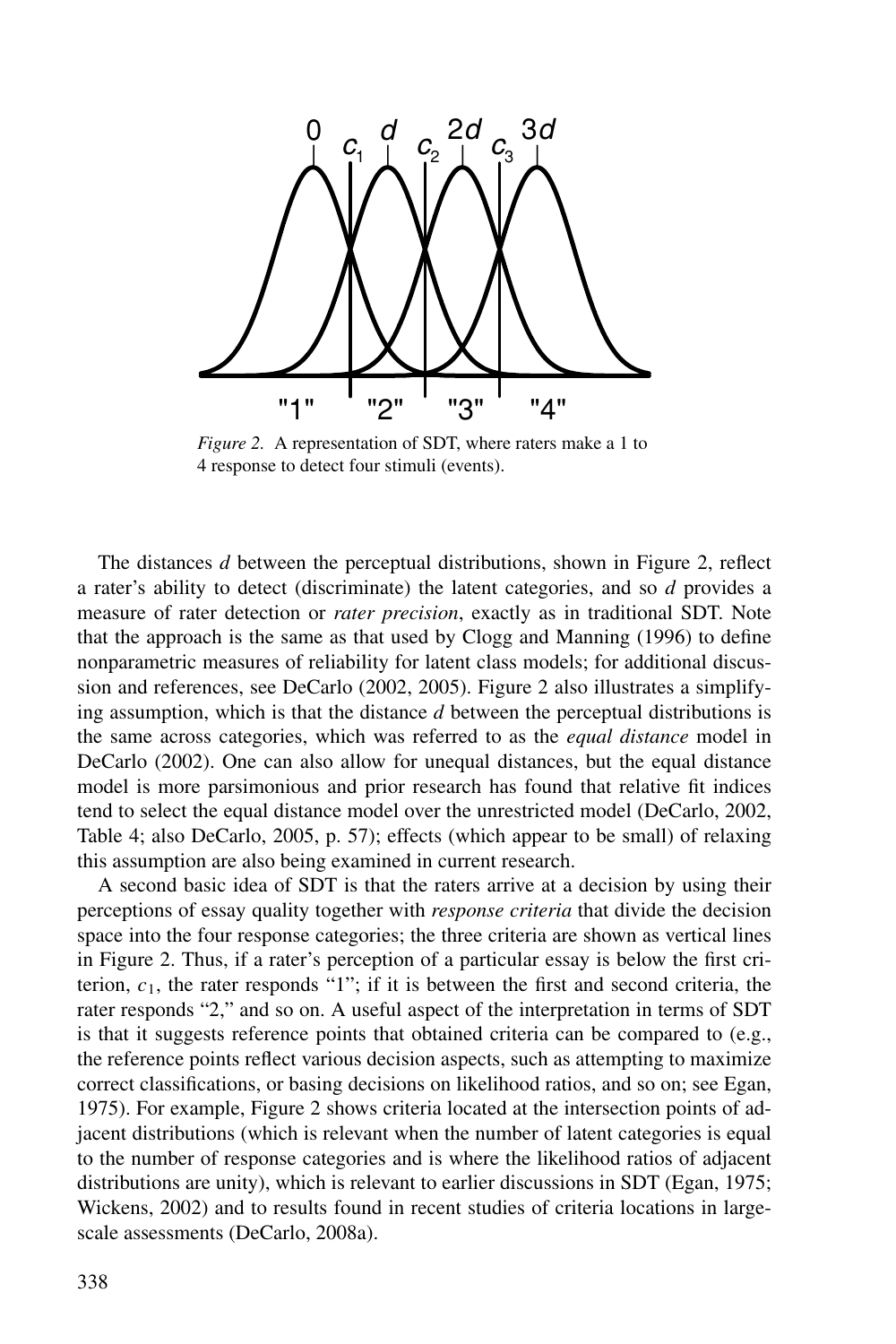The latent class signal detection model follows from Figure 2 and the assumptions discussed above and can be written as

$$
p(Y_{jl} \le k|\eta_l = \eta) = F(c_{jkl} - d_{jl}\eta_l),\tag{2}
$$

where  $Y_{il}$  is the response of *j*th rater to the *l*th item, where the response is a discrete score *k* with *K* categories,  $\eta_l$  is a latent categorical variable for the *l*th item that takes on *M* values  $\eta$  from 0 to *M* – 1 (the values implement the equal distance restriction on *djl*, see Figure 2), *F* is a cumulative distribution function (for a location-family of distributions, such as the logistic or normal),  $d_{il}$  is a detection parameter for the *j*th rater and *l*th item,  $c_{ikl}$  are  $K - 1$  strictly ordered response criteria,  $c_{j1l} < c_{j2l} < \ldots$  $\langle c_{i,K-1,l}\rangle$  for the *j*th rater, *l*th item, and *k*th response category, with  $c_{i0l} = -\infty$  and  $c_{ikl} = \infty$ . Note that, for the logistic model,  $d_{il}$  and  $c_{ikl}$  are scaled with respect to the square root of the variance of the logistic distribution,  $\pi^2/3$ .

By allowing for (category-specific) response criteria, the latent class SDT model of (2) can handle a variety of *rater effects*. Rater effects refer to the observation that raters can have tendencies to be lenient or strict, to not use end categories, to restrict the range, and so on. For example, central tendency (see Myford & Wolfe, 2004) refers to the observation that some raters tend to not use (or underuse) the end categories (e.g., tending not to use 1 and 6 on a 1 to 6 scale). In SDT, this effect occurs if raters locate their highest criterion far to the right and their lowest criterion far to the left (and so the probabilities of using the end categories are small); this pattern was recently found in a latent class SDT analysis of a large-scale assessment (DeCarlo, 2008a, Figure 4). Note that central tendency cannot be reflected in a simple way by φ*jl* in the rater model of Patz et al. (2002), because φ*jl* only allows for changes in the *overall* level of severity, and not for differential severity across the response categories (as found below).

As another example, raters sometime show restriction of the range, in that they may not use all of the response categories (e.g., they may only give responses of 2 through 6 for a 1–6 scale); some examples of this are shown below. Again, in SDT, this type of effect simply means that the rater has a low criterion for the first category  $(c<sub>j1l</sub>)$ , and so they rarely or never give a response of "1" (and vice-versa if they only give responses of 1–5). However, this appears as higher (or lower) overall severity (as measured by  $\phi_{ij}$ ) in the model of Patz et al. (2002), in spite of the fact that the severity may be for only one of the response categories, and not overall. This and other results are studied below by comparing estimates of  $c_{ikl}$  to estimates of  $\phi_{il}$  in a large-scale assessment.

## **Level 2: Item Response Theory with Latent Indicators**

The second level of the HRM treats the latent categorical variable  $\eta_l$  for each item (i.e., the true categories) as ordinal indicators of examinee proficiency  $\theta$  (note that the Level 2 model is the same for both of the Level 1 models discussed above). For example, Patz et al. (2002) used the partial credit model (Masters, 1982), whereas we use the generalized partial credit model (Muraki, 1992). Both models use *adjacent category logits* (Agresti, 2002) and, in particular, the generalized partial credit model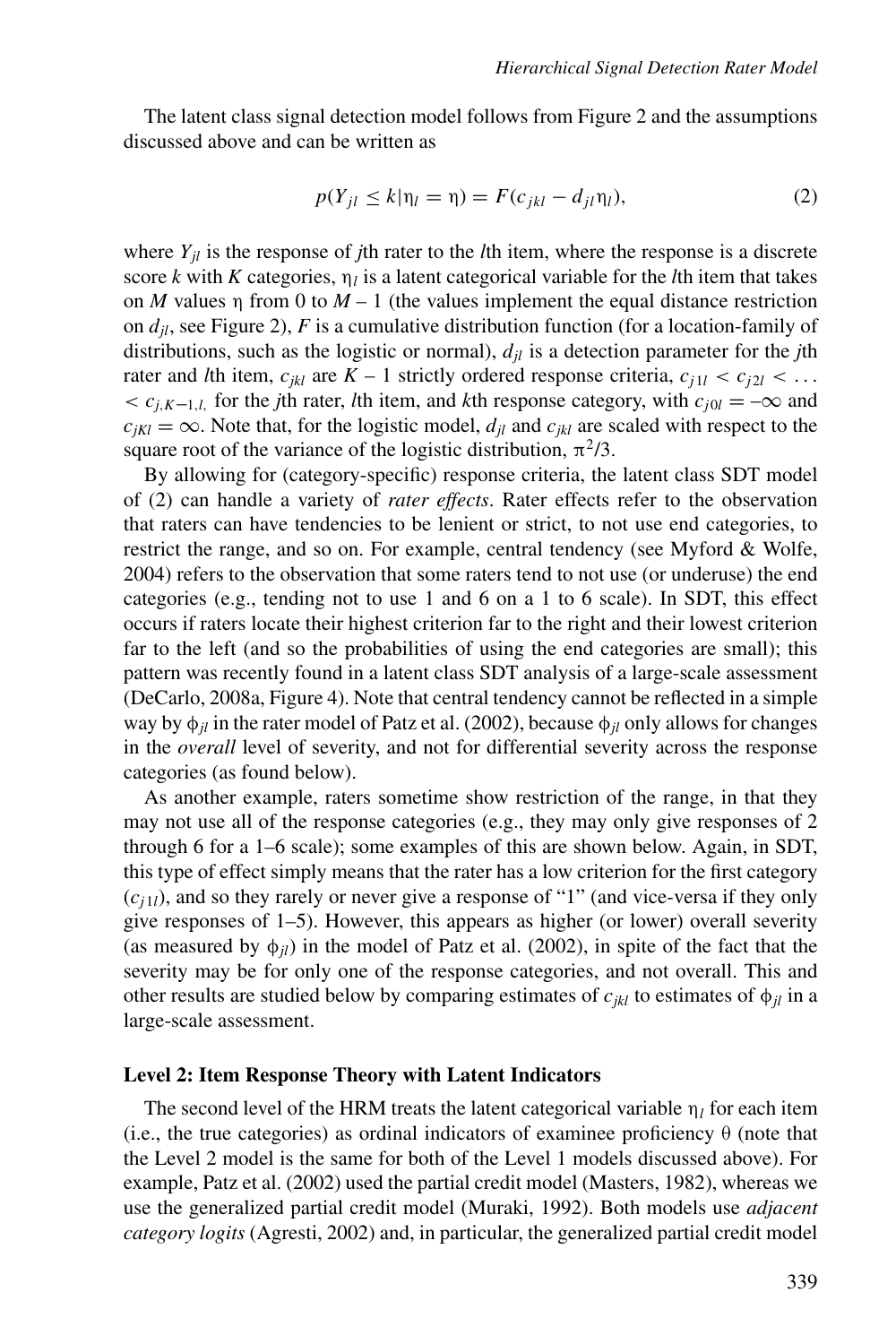can be written  $as<sup>3</sup>$ 

$$
\log\left[\frac{p(\eta_l=\eta+1|\theta)}{p(\eta_l=\eta|\theta)}\right]=a_l\theta-b_{lm},\tag{3}
$$

where  $\eta_l$  is a latent categorical variable for item *l* that takes on values  $\eta$  from 0 to  $M - 1$  (it is assumed that the number of latent classes, M, is the same as the number of response categories given in the scoring rubric, *K*, as discussed above, but this need not be assumed),  $\theta$  is a latent continuous variable (examinee proficiency) assumed to be  $N(0, 1)$ ,  $a<sub>l</sub>$  is an item discrimination parameter for the *l*th item, and  $b_{lm}$  are  $M - 1$  "item step" parameters (Masters, 1982), with  $m = \eta + 1$ (so that the step parameters are  $b_{11}$ ,  $b_{12}$ , and so on); the step parameters are also sometimes referred to as transition parameters (e.g., de Ayala, 2009). Equation 3 models the log of the ratio of a probability of a response in Category 1 (i.e.,  $\eta + 1$ ) versus Category 0 for  $\eta = 0$ , Category 2 versus Category 1 for  $\eta = 1$ , and so on. Using other transforms in the above, such as cumulative logits in lieu of adjacent category logits, gives other IRT models, such as the graded response model (Samejima, 1969). The partial credit model follows from (3) if  $a<sub>l</sub>$  is set to be equal across items.

Adjacent category logits are used in the generalized (and partial) credit model because they were motivated by Masters (1982) in terms of "step" or transition probabilities between adjacent scores. For example, the first step parameter  $b_{l1}$  determines, for item *l*, the probability of going from a score of zero to a score of one; the second step parameter  $b_{12}$  gives the probability of going from a score of one to a score of two, and so on. This is explicitly shown by (3). The model is also often written in terms of probabilities, in which case (3) can be rewritten as

$$
p(\eta_l = \eta | \theta) = \frac{e^{\sum_{m=0}^{\eta} (a_l \theta - b_{lm})}}{\sum_{v=0}^{M-1} e^{\sum_{g=0}^{v} a_l \theta - b_{lg}}},
$$

where  $\sum_{n=1}^{\infty}$  $\sum_{m=0}$   $(a_l \theta - b_{lm}) \equiv 0$  (cf. Masters, 1982). Note that estimates of the marginal latent class sizes (given below),  $p(\eta_l)$ , can be obtained by computing the product of  $p(\eta_l | \theta)$  and the node weights,  $w_q$ , at each quadrature point  $\theta_q$  (used in Gaussian quadrature, see the estimation section below) and summing over all nodes.

#### **The HRM-SDT Model**

Figure 3 illustrates the complete HRM-SDT model with a latent class SDT model as the first level model and an IRT model as the second level model. As before, curved arrows are used to indicate nonlinear relations. In the first level, the raters' responses  $Y_{il}$  (actually, the response probabilities) have a nonlinear relation to the raters' perceptions  $\Psi_{jl}$  of essay quality, with the response probabilities depending on the raters' criteria locations  $c_{ikl}$ , as shown in Figure 2. The location of the raters' perceptions,  $\Psi_{jl}$ , in turn depends on the true essay category,  $\eta_l$ ; the straight arrows from  $\eta_l$  to  $\Psi_{jl}$  in Figure 3 indicate a linear relation, and in particular the mean of  $\Psi_{jl}$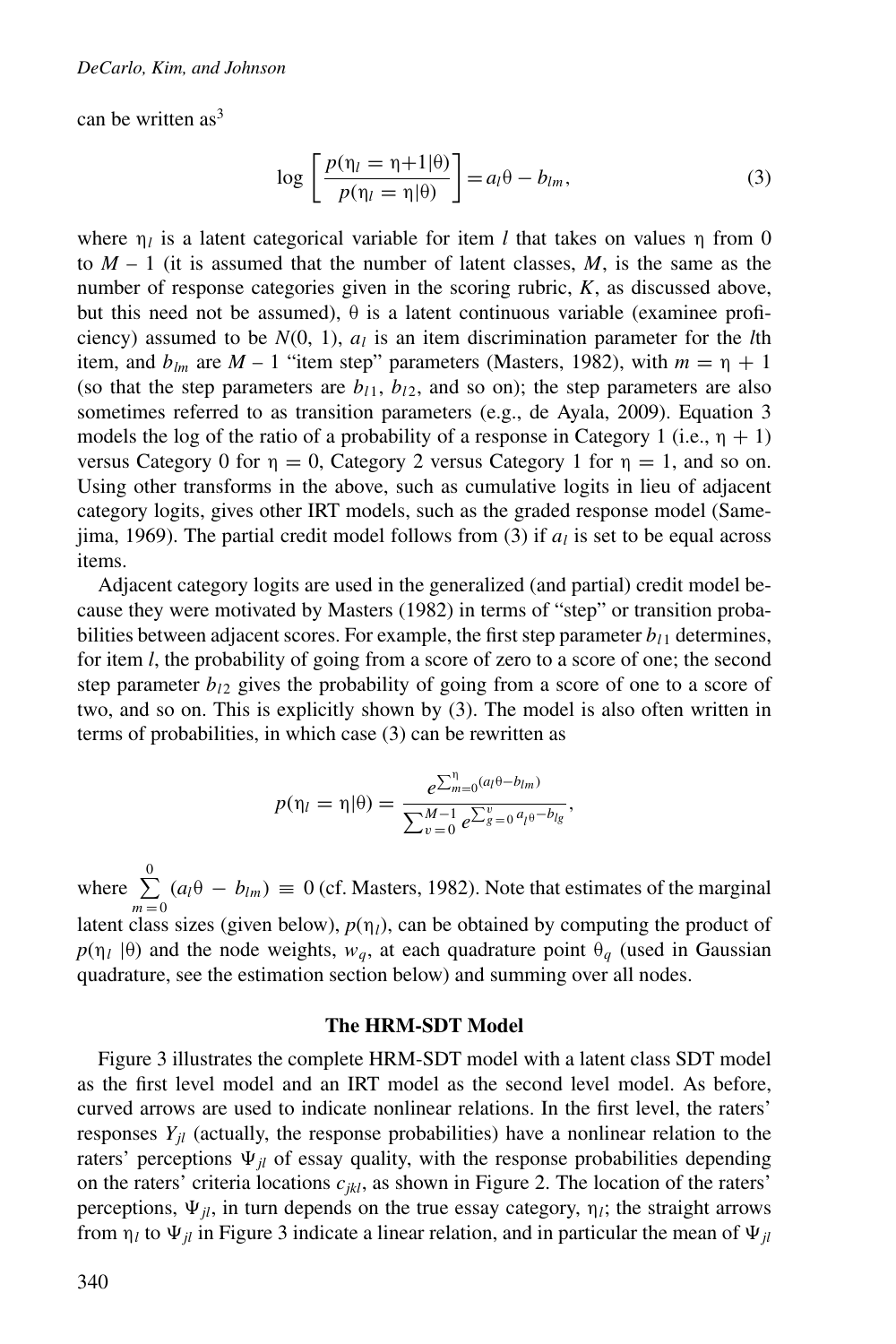

*Figure 3.* The HRM with a latent class signal detection model at Level 1, referred to here as the HRM-SDT model.

is shifted by  $d_{il}$  as the latent category  $\eta_l$  increases by one. As shown in Figure 2,  $d_{il}$ indicates the distance between the rater's perceptual distributions and is a measure of rater precision. In the second level, the true categories  $\eta_l$  serve as indicators of examinee proficiency  $\theta$ , with discrimination and item step parameters  $a_l$  and  $b_{lm}$ , as shown in Figure 3.

Figure 3 shows that the HRM-SDT (and the HRM) is a type of higher-order factor model (see Bollen, 1989), with a latent class SDT model for the first level and an IRT model for the second level. Relations of the latent class SDT model to discrete factor models and discrete IRT models, as well as other models (e.g., located latent class models), are noted in DeCarlo (2002, 2005, 2008a); relations of the HRM to the Rasch model and generalizability theory models are discussed in Patz (1996) and Patz et al. (2002).

The complete HRM-SDT model includes both the Level 1 and 2 components given above. Let **Y** denote the vector of response variables for examinees, that is,  $Y = (Y_{11}, Y_{12}, \ldots, Y_{1L}, Y_{21}, \ldots, Y_{2L}, \ldots, Y_{J1}, \ldots, Y_{JL})$ , where  $Y_{il}$  is the response variable (which varies over examinees) for rater *j* and item *l*. Note that, for situations that commonly arise in practice (such as for the large-scale assessment examined here), some vectors of this matrix will be missing, in that the raters score only some of the examinees and also score only one of the items, for example.<sup>4</sup> Let  $\eta = (\eta_1,$ η2,..., η*L*) indicate the *L* latent categorical variables for the CR items, each with *M* categories. The HRM-SDT model is

$$
p(\mathbf{Y}) = \sum_{\eta} \int_{\theta} p(\mathbf{Y}|\eta, \theta) \, p(\eta|\theta) \, p(\theta) d\theta,\tag{4}
$$

where  $p(\mathbf{Y}|\boldsymbol{\eta}, \theta)$  is the rater component of the model (i.e., the first level) and  $p(\boldsymbol{\eta}|\theta)$  is the model for the CR items (the second level). Two important assumptions are made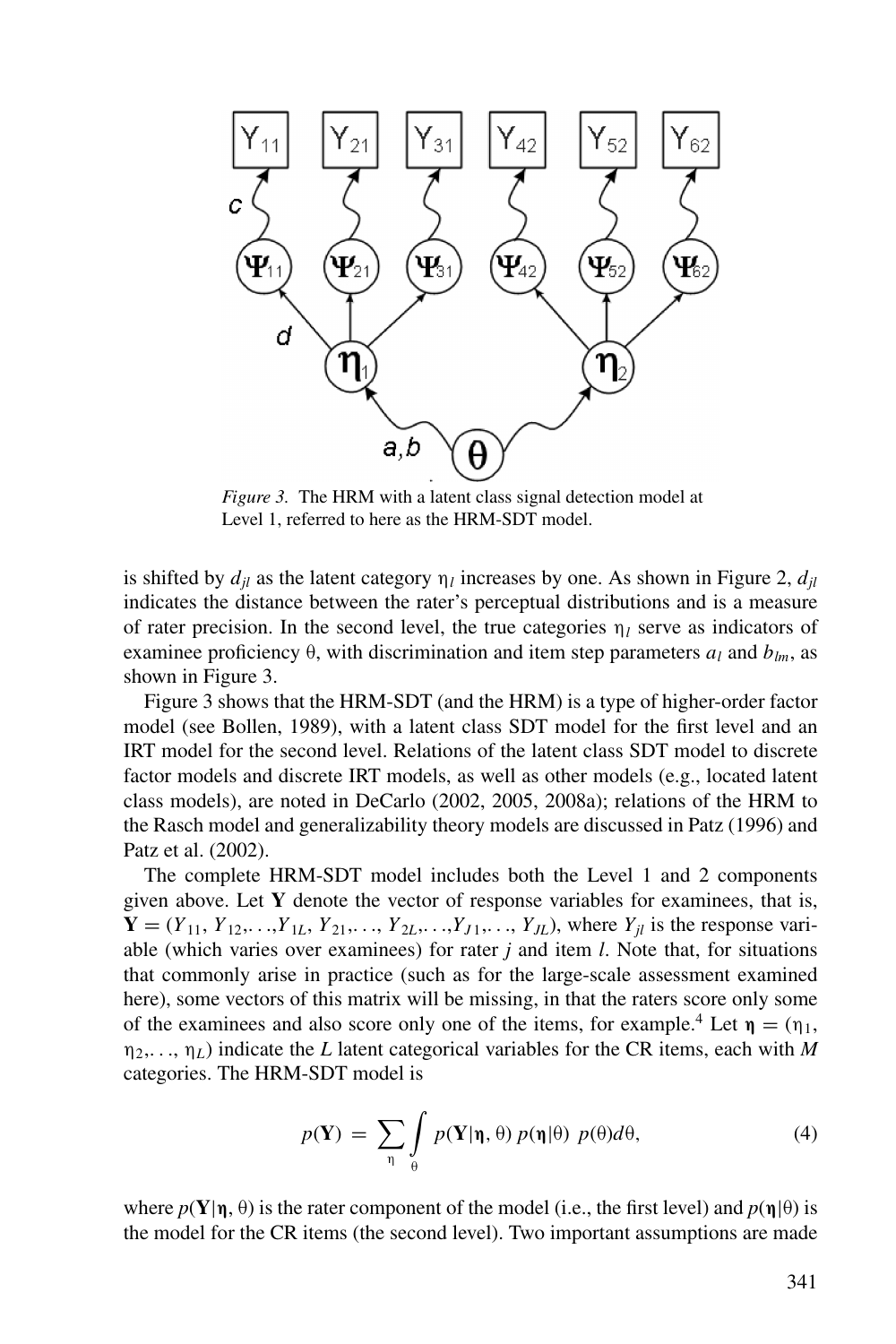in Level 1. The first is that, conditional on the latent variables **η**, the observed ratings are independent of ability θ. The second is that, conditional on the vector of latent variables **η**, the ratings are independent. These two assumptions simplify the rater component of the model as follows:

$$
p(\mathbf{Y}|\mathbf{\eta},\theta) = p(\mathbf{Y}|\mathbf{\eta}) = \prod_{jl} p(Y_{jl}|\mathbf{\eta}),
$$
\n(5)

where *j* indicates the rater and *l* indicates the CR item. The conditional probabilities  $p(Y_{il} | \mathbf{\eta})$  are obtained from (2) by differencing the cumulative probabilities.

For Level 2, an assumption of conditional independence of the *L* latent variables given  $\theta$  is made,

$$
p(\eta | \theta) = \prod_{l} p(\eta_l | \theta), \tag{6}
$$

where the conditional probabilities  $p(\eta_l|\theta)$  are obtained from (3), rewritten in terms of probabilities, as shown above. Substituting (5) and (6) into (4), and using the differenced form of (2) for the response probabilities and the probability form of (3) for the latent class probabilities, gives the complete HRM-SDT model.

#### **Posterior Mode Estimation and Bayes' Constants**

The HRM has previously been fit using a fully Bayesian approach implemented via Markov chain Monte Carlo (MCMC) methods (Patz et al., 2002). Here we present some notes on fitting the HRM-SDT model using maximum likelihood estimation (MLE) or posterior mode estimation (PME), the latter of which is a partly Bayesian approach that is useful for dealing with boundary problems, as discussed below. The approach can easily be implemented in current software.

The log likelihood function for the HRM-SDT is,

$$
\log L = \sum_{n_y} \log f(y) = \sum_{n_y} \log \sum_{n} p(y|\eta) p(\eta),
$$

$$
= \sum_{n_y} \log \sum_{\eta} p(y|\eta) \int_{\theta} p(\eta|\theta) p(\theta) d\theta,
$$

$$
= \sum_{n_y} \log \sum_{\eta} \prod_{jl} p(y_{jl}|\eta) \int_{\theta} \prod_{l} p(\eta_l|\theta) p(\theta) d\theta,
$$

where the sum over all patterns of **y** and  $n<sub>y</sub>$  is the number of observations for pattern **y**. MLE can be performed using the expectation-maximization algorithm (Dempster,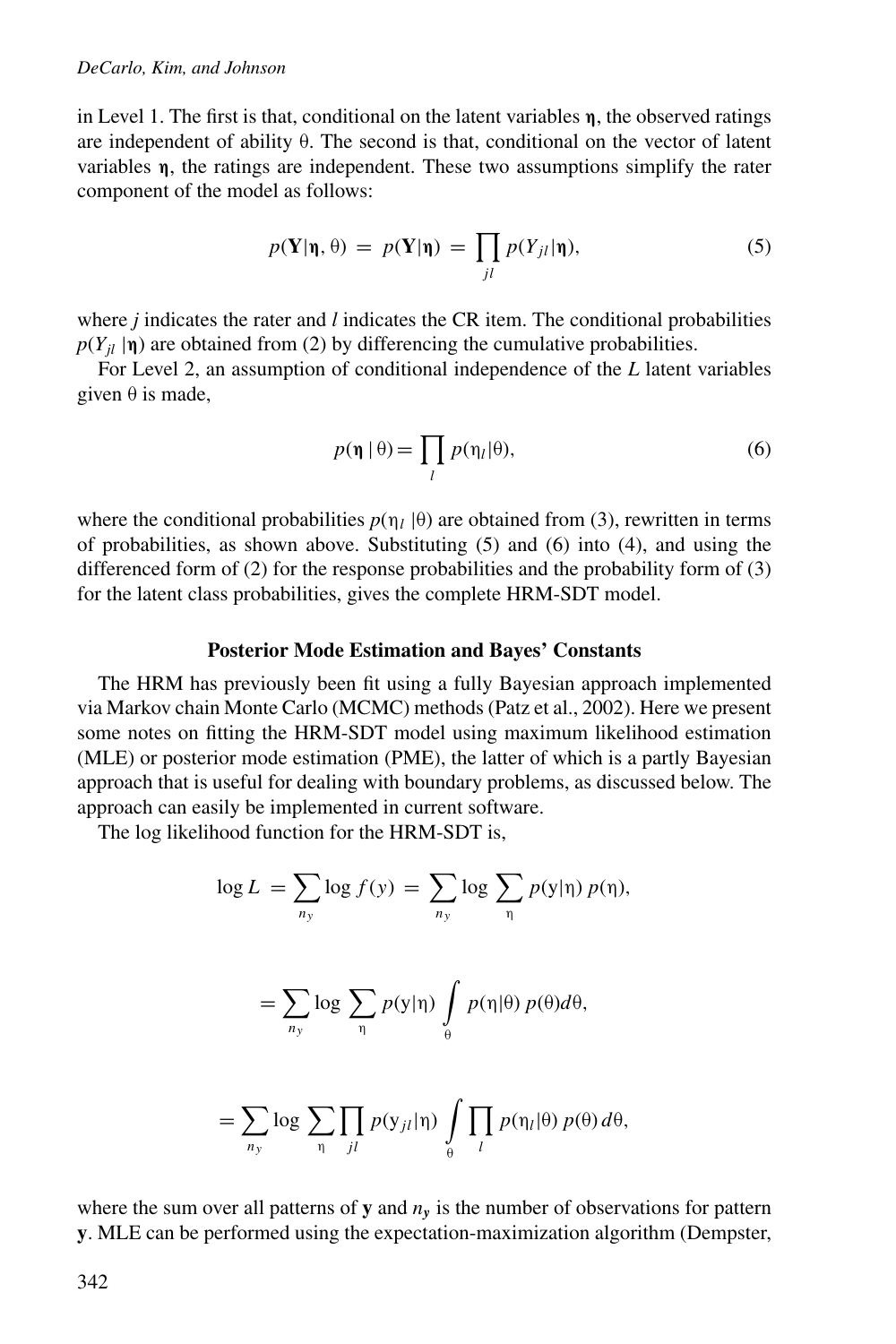Laird, & Rubin, 1977). Most implementations, including the one utilized here, approximate the integral over  $\theta$  with Gaussian quadrature. The result is that the integral is replaced by a summation over *Q* quadrature points  $\theta_1, \theta_2, \ldots, \theta_O$ . Implementation of the approach in latent class software such as LEM or Latent Gold has been discussed in Vermunt (1997) and Vermunt and Magidson (2005).

A limitation of the approach via MLE is that *boundary problems* often occur, as has long been recognized in latent class analysis (e.g., Clogg & Eliason, 1987; Maris, 1999). Boundary problems occur when one or more of the parameter estimates are close to the boundary, such as obtaining an estimate of a latent class size of zero or unity, or obtaining a large or indeterminate estimate of detection (with a large or indeterminate standard error).

A number of authors have discussed the use of PME as a simple way to deal with boundary problems (e.g., Galindo-Garre & Vermunt, 2006; Gelman, Carlin, Stern, & Rubin, 1995; Maris, 1999; Schafer, 1997; Vermunt & Magidson, 2005). In PME, rather than maximizing the log likelihood, the log posterior function is maximized. Note that the posterior is related to the likelihood and prior as follows:

#### posterior  $\propto$  prior  $\times$  likelihood,

that is, the posterior is proportional to the prior times the likelihood; in PME, the prior in essence acts as a penalty for solutions that are close to the boundary.

One approach is to place priors on the conditional probabilities for responses and latent classes, instead of placing priors (directly) on the model parameters (e.g., see Agresti, 2002; Galindo-Garre, Vermunt, & Bergsma, 2004). Let  $\pi_{y_{i l}/η}$ and  $\pi_{\eta_l/\theta}$  denote the response and latent class probabilities, respectively, as given by (5) and (6). Using the Dirichlet distribution as a prior gives

$$
p\left(\pi_{y_{jl}/\eta}\right) \propto \prod_{\eta} \prod_{k} p(y_{jl} = k|\eta_{jl} = \eta)^{\alpha_1 - 1},
$$

$$
p\left(\pi_{\eta_l|\theta}\right) \propto \prod_{\eta} p(\eta_l = \eta|\theta)^{\alpha_2 - 1},
$$

for the conditional response and latent class probabilities, respectively, where

$$
\alpha_1\,=\,1\,+\frac{B_1\widehat{\pi}_{jkl}}{M^L},
$$

$$
\alpha_2 = 1 + \frac{B_2 W_q}{M^L}
$$

(see Vermunt & Magidson, 2005), where the *Bayes' constants*, *B*, determine the strength of the prior distribution and can be thought of as the number of observations added to cells of the (complete) data frequency table;  $w_q$  are (scaled) weights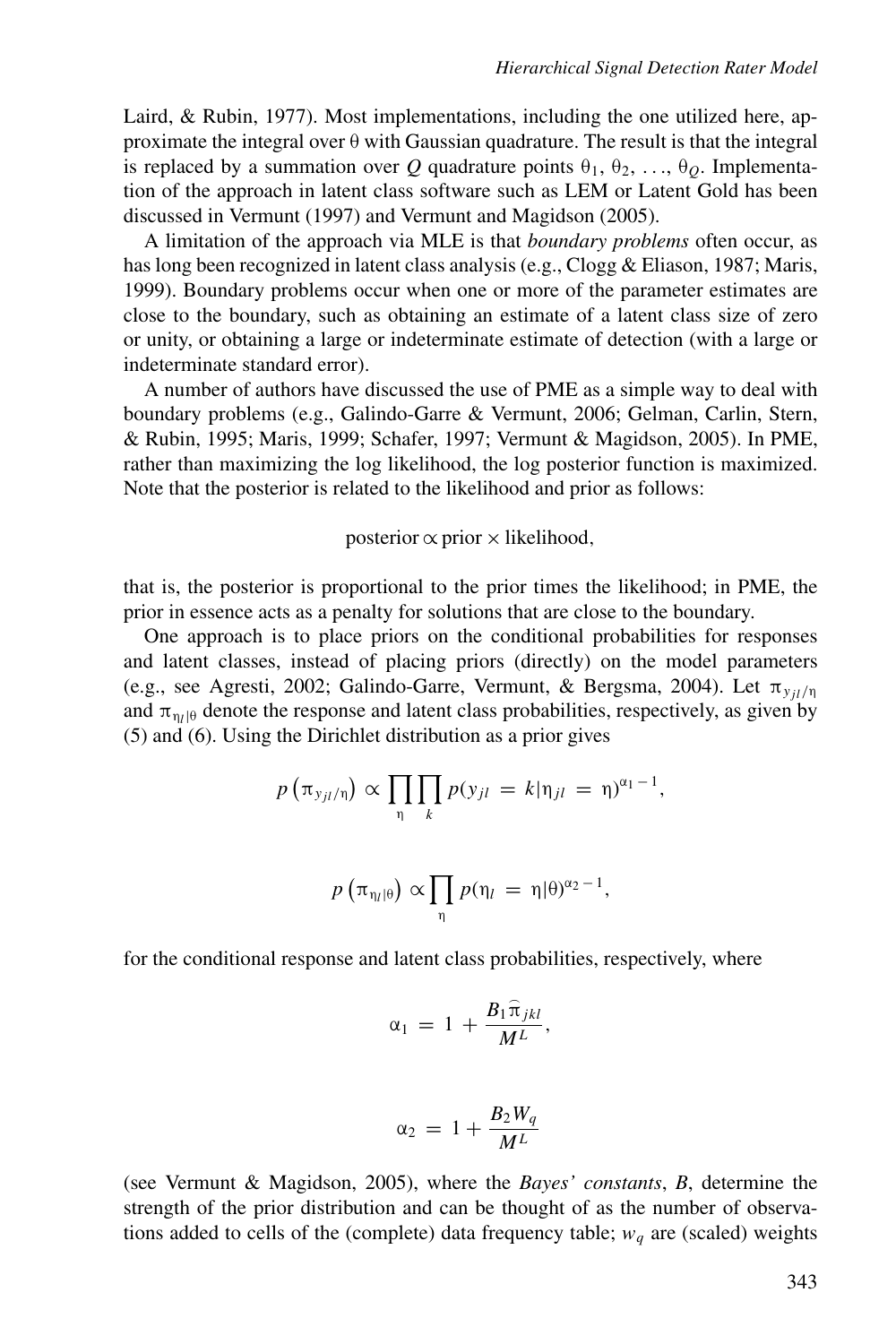used in Gaussian quadrature (i.e., the observations are in essence distributed across the quadrature points according to the node weights),  $M$  is the number of latent class categories, *L* is the number of CR items, and  $\hat{\pi}_{ikl}$  are the observed marginal proportions for  $Y_{il}$ . For the latent class probabilities, the Bayes' constants are in essence  $B_2$ pseudo-observations that are split across the *M<sup>L</sup>* latent class patterns and weighted by  $w_q$  for the Q nodes. For the response probabilities,  $B_1$  is split across the  $M^L$  latent class patterns and weighted by the observed marginal probabilities of  $Y_{il}$  for the  $K$ response categories (instead of simply split across the *K* response categories), as discussed by Clogg, Rubin, Schenker, Schultz, and Wiedman (1991) and Vermunt and Magidson (2005).

The important aspect to note is that, for the Level 2 generalized partial credit (GPC) model, a larger value of  $B_2$  penalizes the likelihood more and so the fitted data is smoothed toward an independence model; thus,  $a<sub>l</sub>$  of the IRT-part of the HRM-SDT is smoothed toward zero and  $b_{lm}$  is smoothed toward locations that give equal probabilities. For the Level 1 rater model (latent class SDT), larger values of *B*<sup>1</sup> smooth  $d_{il}$  toward zero and, because of the smoothing toward the observed margins (under independence), there is only a small effect on  $c_{ikl}$  (it is smoothed toward the marginal probabilities and not toward equal probability locations, which one can argue is a more sensible approach; see in particular Clogg et al., 1991). PME with Bayes' constants used in the manner described above has been implemented in Latent Gold (Vermunt & Magidson, 2005), which was used here to fit the HRM-SDT model.

The HRM model of Patz et al. (2002) was fit using MCMC in WinBUGS (Lunn, Spiegelhalter, Thomas, & Best, 2009). The approach was the same as described by Patz et al. (2002), except for a minor reparameterization, which is that the discretized normal density shown in (1) was used, but with a slope parameter  $\tau_{jl} = \frac{1}{2\Psi_{jl}^2}$ , with a Gamma(1,1) prior for  $\tau$  and a  $N(0,4)$  prior for  $\phi$ .

### **Parameter Recovery for the HRM-SDT**

Parameter recovery for the HRM-SDT using MLE or PME as described above has been previously investigated in several simulation studies (DeCarlo, 2008b, 2010; DeCarlo & Kim, 2009; Kim, 2009). For example, results for simulations of fully crossed (across-rater) designs (i.e., all raters score all essays) were presented by DeCarlo (2008b, 2010) and by Kim (2009). The main findings were that the rater parameters for the SDT model (first level) were generally well recovered. For the second level (IRT model), the item parameters were poorly recovered for the generalized partial credit model when there were only two items, whereas recovery of the item parameters was greatly improved when a third item was added. Boundary problems also occurred; however, it was shown that using PME with Bayes' constants of unity led to good parameter recovery.

Kim (2009) presented simulations that examined parameter recovery in the HRM-SDT for incomplete designs (across raters), as obtained in many real-world assessments (i.e., each rater scores only a subset of examinees, and so there are missing values). PME with Bayes' constants of unity was used. Kim found that, for the SDT part of the model, parameter recovery for the HRM-SDT was good for a range of detection (*d*) that is found in practice (e.g., about 1 to 6; see DeCarlo, 2005, 2008a,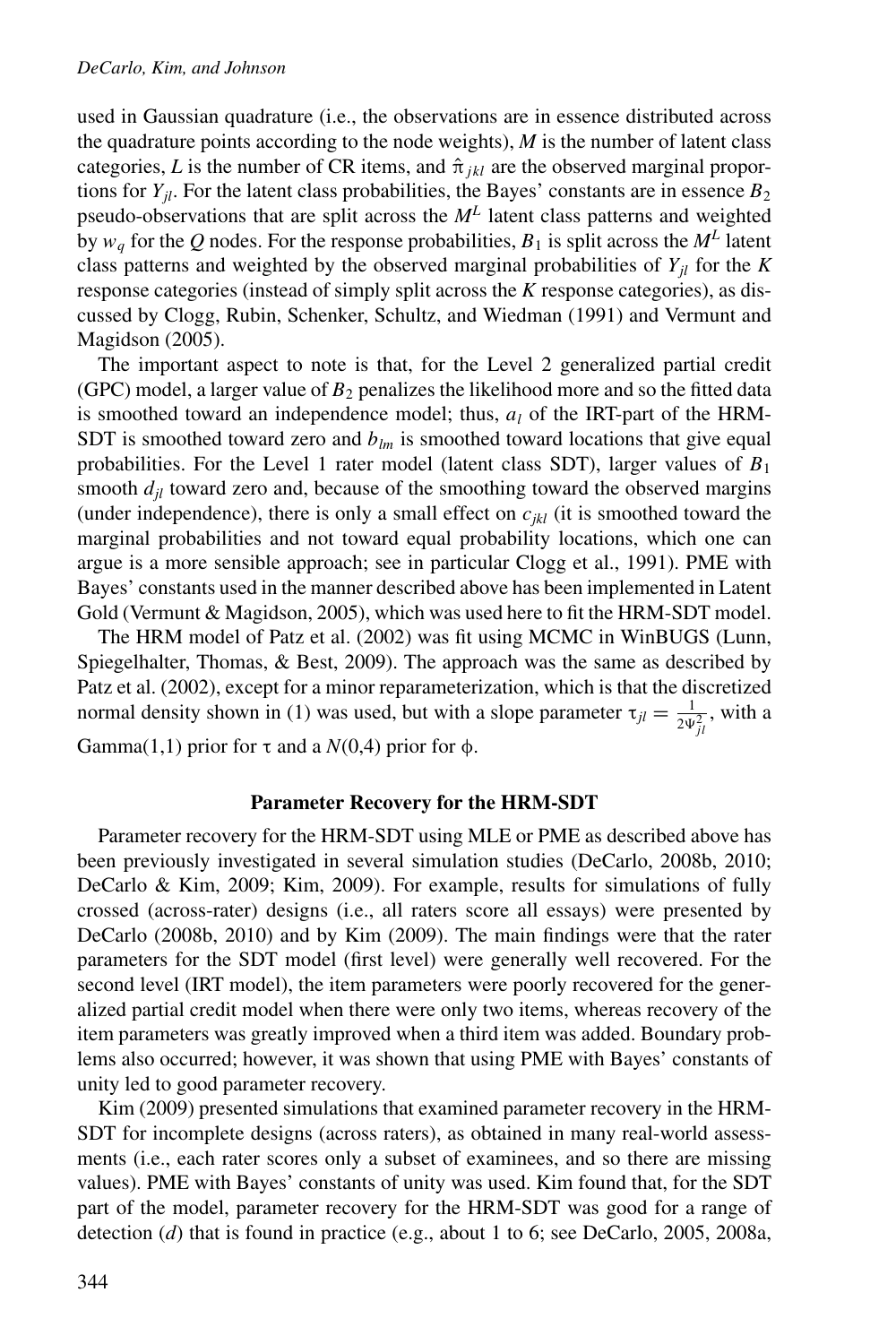2008b, 2010). Estimation of the item parameters was marginal for the generalized partial credit model when there were only two items, and was improved when a third item was added, as was also found for fully crossed designs. Kim (2009) and DeCarlo and Kim (2009) also noted that, when the HRM-SDT was extended by using multiple choice items as direct indicators of  $\theta$  in Level 2, estimation of the CR item parameters (Level 2) was greatly improved, even with only one or two CR items. Another interesting result was that estimation of the rater parameters at Level 1 also appeared to be slightly improved when multiple choice items were added in Level 2.

In sum, simulation studies have shown that the rater parameters are generally well recovered for the HRM-SDT model (at least for PME with Bayes' constants of unity, as also used here). The item parameters also appear to be adequately recovered, although when the generalized partial credit is used as the Level 2 model, more than two items or other additional information (i.e., such as that provided by multiple choice items) appear to be needed for adequate parameter recovery, though this requires further study.

The next section applies both the HRM-SDT model and the HRM of Patz et al. (2002) to data from a large-scale language assessment. Particular attention is paid to results for the Level 1 model, the rater model, given that this is where the models differ, although results for Level 2 are also examined.

## **Application to a Large-Scale Assessment**

The real-world data are from a large-scale language assessment where each examinee wrote two essays. The data consist of essays from 2,350 examinees obtained on one test day, with each examinee answering the same two CR items. Each essay was scored by 2 raters out of a pool of 54 raters; 34 of the raters scored the first item, whereas 20 different raters scored the second item; in addition, 13 raters who scored the first item also scored the second item (but for a different examinee) and so the first item was scored by 34 raters and the second item was scored by 33 raters (with 13 common raters). The scoring rubric consisted of a 1 to 5 rating scale. Each rater scored anywhere from 7 to 484 essays, with a mean of 174 essays per rater (median of 168).

### **Results**

## **Level 1: Rater Models**

**Detection.** Figure 4 shows, separately for each item, the distribution of estimates of the rater detection parameter,  $d_{il}$ , obtained for a fit of the HRM-SDT model. The estimates of  $d_{il}$  are generally within a range of 1 to 6, as also found in previous studies (e.g., DeCarlo, 2002, 2005, 2008a; Kim, 2009), and are approximately normally distributed. The mean  $d_{jl}$  for the first item (3.8) is higher than for the second item (3.1), which suggests that the raters were better at detecting the true categories for the first item than for the second item. However, this result could also reflect that a (mostly) different set of raters scored the second item. For the subset of 13 raters who scored both items, the mean of  $d_{jl}$  was 3.6 for the first item and 3.0 for the second item, which again suggests that rater detection was better for the first item. With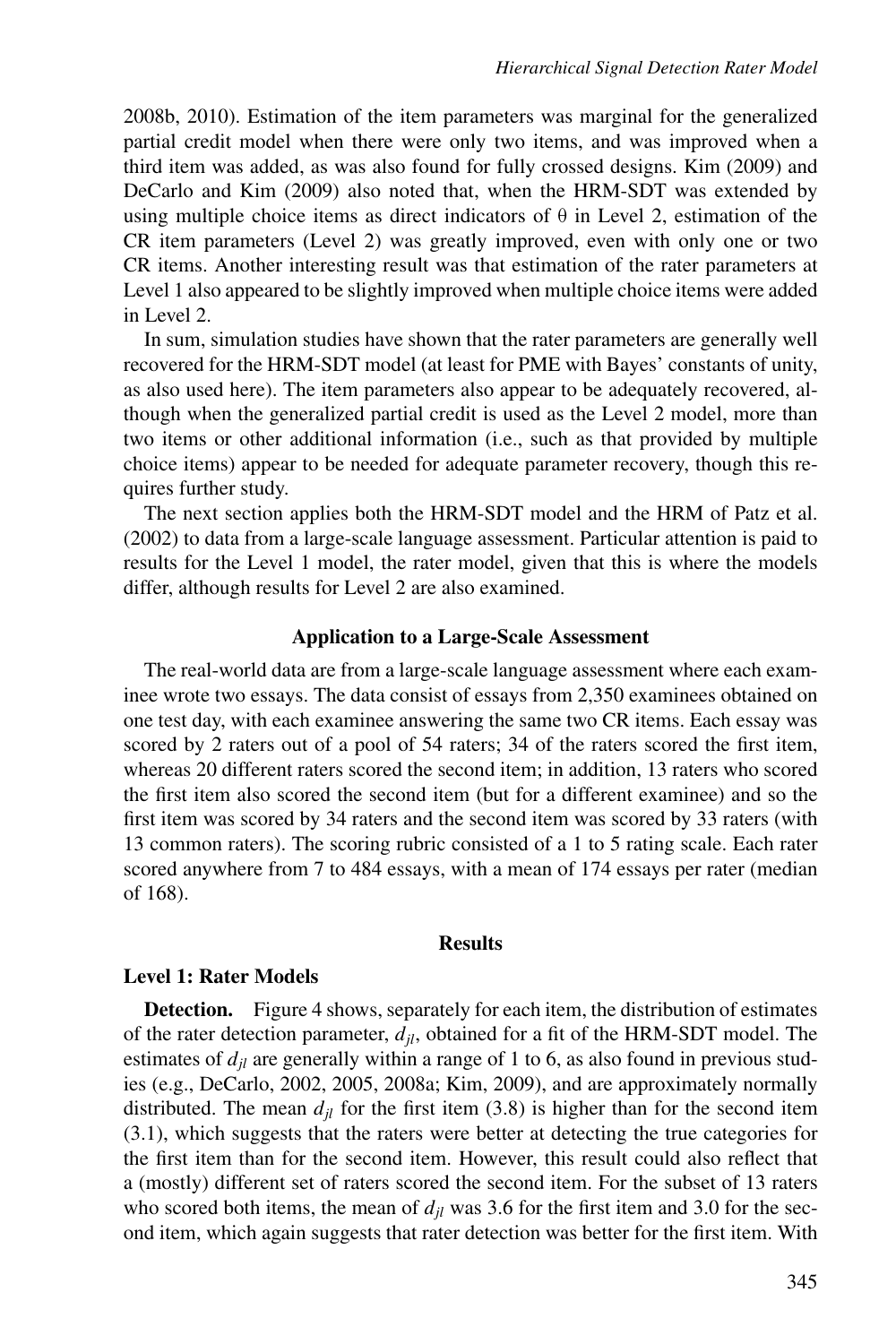

*Figure 4.* Frequency plots of the estimates of detection (*d*) for the HRM-SDT model for the first and second items.



*Figure 5.* Plots of estimates of the rater precision parameter τ for the HRM model of Patz et al. (2002) against estimates of the precision parameter *d* for the HRM-SDT model, separately for each item.

respect to estimates of the rater precision parameter  $\tau_{il}$  for the HRM model, the mean was 2.0 for the first item and 1.8 for the second item.

Figure 5 shows a plot of estimates of the rater precision parameter  $\tau_{jl}$ , where  $\tau_{jl}$  $= \frac{1}{2\Psi_{jl}^2}$ , for a fit of the HRM of Patz et al. (2002), against estimates of  $d_{jl}$  for a fit of the HRM-SDT. The figure shows that the precision estimates are generally similar across the two models; however, there are some differences. For example, in the right panel for item 2, the two filled circles near to  $d_{il} = 3.5$  suggest that the two raters show adequate precision; however, they would be tagged by the HRM of Patz et al. (2002) as performing poorly, given that the estimates of  $\tau_{il}$  are among the lowest; differences of this sort could potentially have practical implications (e.g., in terms of monitoring rater performance).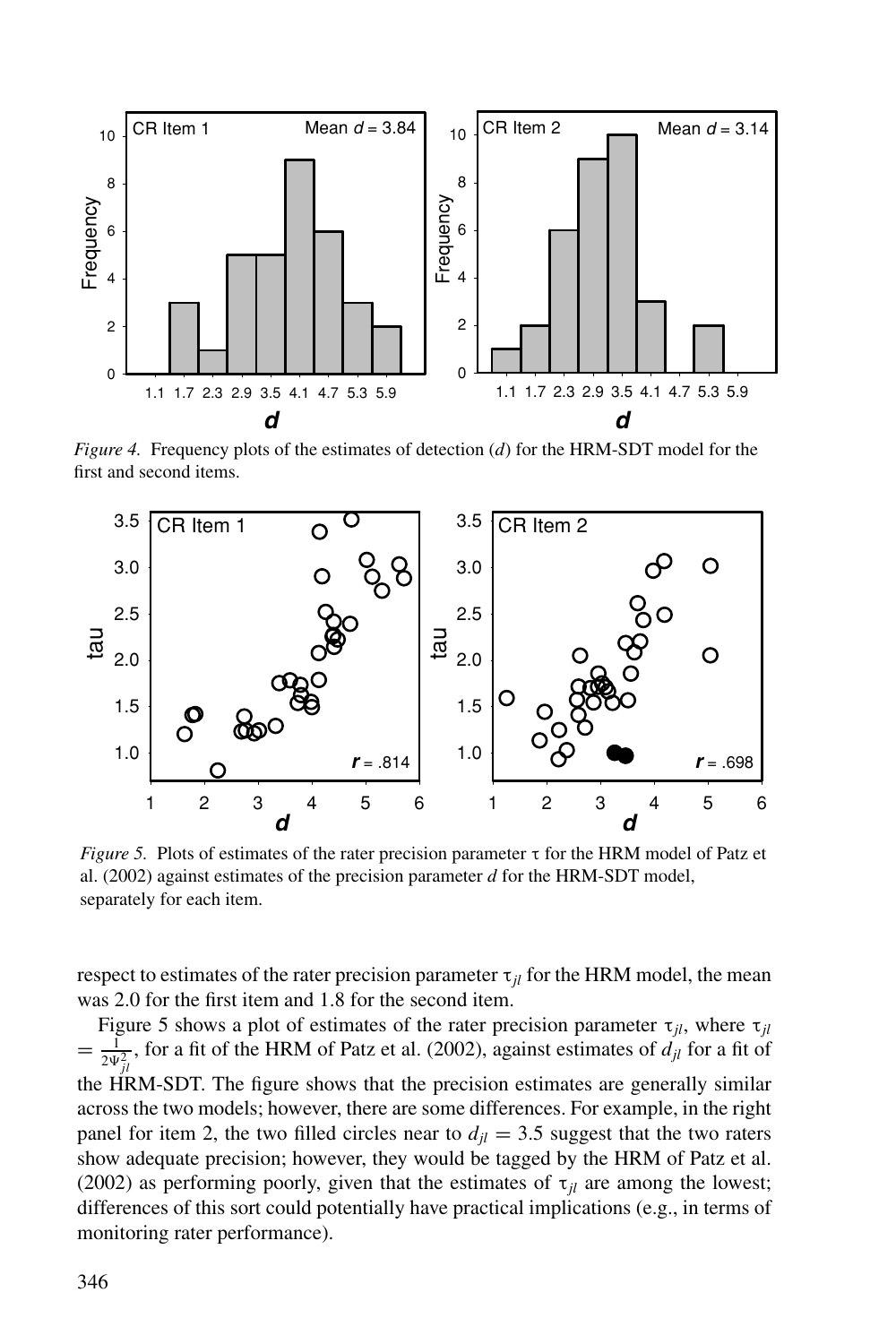

*Figure 6.* Plots of the relative criteria locations (circles) for HRM-SDT for 41 raters, shown separately for each item. The solid horizontal lines show intersection points for the underlying distributions (see the text). Estimates of the severity parameter  $(\phi)$  for Patz et al.'s (2002) model are also shown (as inverted triangles); the dotted line shows  $\phi = 0$  (note that the zero and inverted triangles are shifted down by  $-.5$  for visual clarity). The filled circles show examples that are discussed in the text.

**Response criteria and rater effects.** Figure 6 shows, for fits of the HRM-SDT model, estimates of the (rescaled) response criteria  $c_{ikl}$  locations for 21 raters who scored only the first item (top graph) and 20 raters who scored only the second item (bottom graph; the remaining 13 raters who scored both items are discussed below). Note that it is difficult to compare the absolute criteria locations across raters when  $d_{il}$  differs across raters (e.g., because the intersection points then differ across raters), whereas it is more informative to examine locations of the criteria rescaled so that the underlying distributions all have the same relative locations for all of the raters, with the lowest distribution at 0 and the highest at 1; these were referred to as *relative* criteria locations by DeCarlo (2005, 2008a). In particular,  $d_{il}$  is rescaled to be one for each rater, with  $c_{ikl}$  also rescaled (by dividing it by the estimate of  $d_{jl}$  times one minus the number of latent classes). This allows the criteria locations to be compared across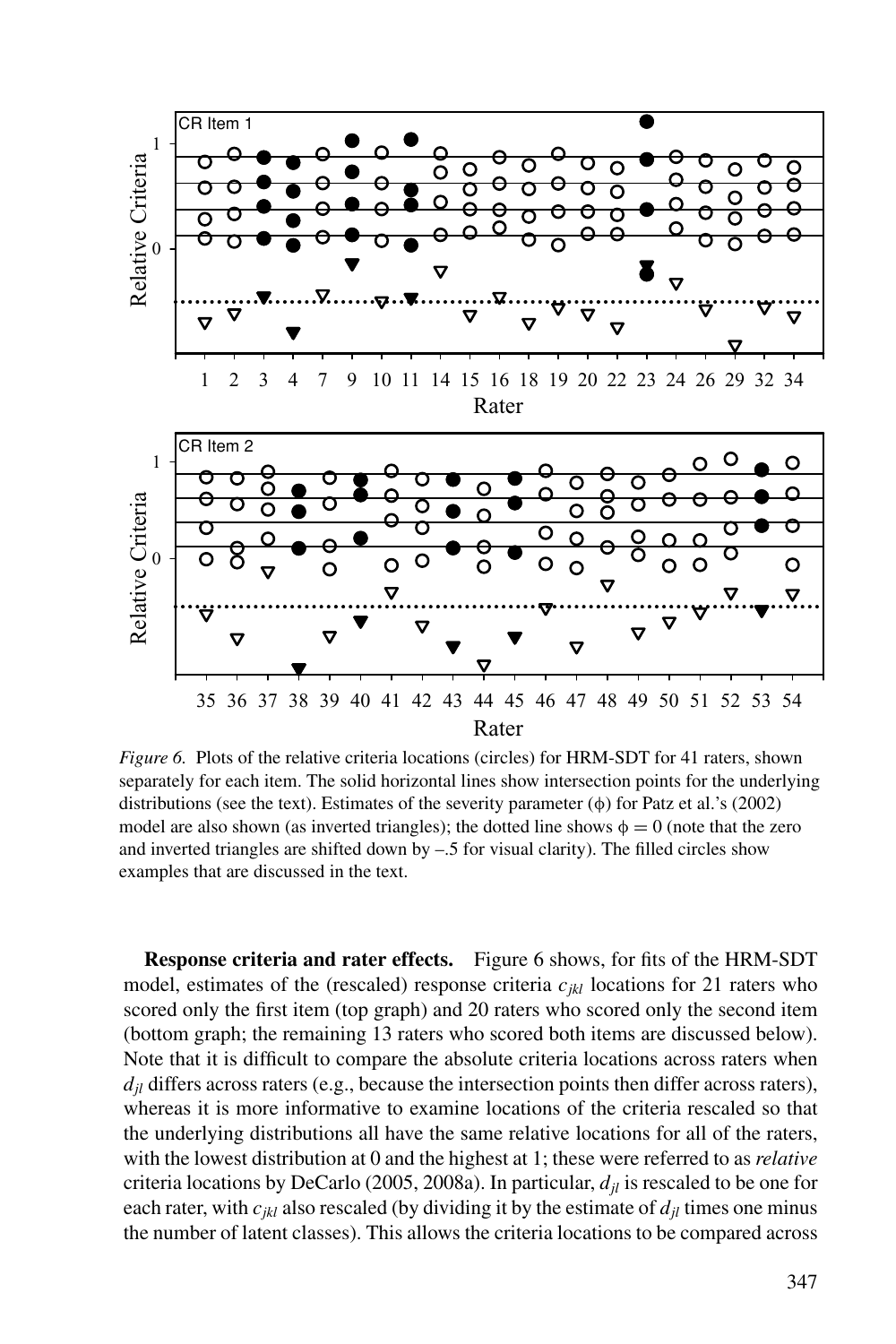#### *DeCarlo, Kim, and Johnson*

raters, in that they indicate where the rater locates his or her criteria relative to the intersection points of the underlying distributions. In particular, the four horizontal lines between 0 and 1 in Figure 6 show the four points at which the five underlying distributions (for the five latent categories) intersect.

The top plot of Figure 6 shows that, for the first item, the relative criteria locations for the 21 raters (shown as circles; the triangles are discussed below) are generally remarkably close to the intersection point locations, which shows that the intersection points serve as useful reference points. The bottom plot of Figure 6 shows that, for the second item, the third and fourth criteria (top two circles) are generally close to the intersection points; however, the first and second criteria (bottom two open circles, the filled circles are discussed below) tend to fall below the first and second lines. This means that the raters gave fewer scores of 1 and 2 for the second item (as compared to the first item), and so they were more lenient on the lower end for the second item. Note, however, that they were *not* more lenient with respect to giving scores of 4 or 5, and so the leniency is only with respect to low scores, and not high scores (note that "leniency" and "severity" are being used here only in a relative way, that is, relative to other observers).

Figure 6 also shows several other rater effects. For purposes of comparison, Figure 6 also includes, for a fit of the HRM of Patz et al. (2002), estimates of the severity parameter  $\phi_i$ , which are shown as inverted triangles; note that the severity estimates are all shifted downward in Figure 6 by –.5 for visual clarity (the dotted line shows the zero point for  $\phi_i$ ). The first result to note in Figure 6 is that, when the relative criteria estimates lie on or close to the horizontal lines, as for Raters 3 and 32, for example, the estimates of  $\phi_i$  are close to zero (i.e., the inverted triangles are close to the dotted line). Thus, Figure 6 shows that, when a rater's criteria in the HRM-SDT model are close to the intersection points, the severity parameter in Patz et al.'s model tends to be near zero.

Figure 6 also shows several cases where estimates of the criteria  $(c_{ik})$  are all simply shifted downward, indicating a more lenient rater, as for Raters 4 and 29 (the circles are all below their corresponding lines). In these cases, the estimates of  $\phi_j$  are also shifted downward, also indicating a more lenient rater. Similarly, when the criteria estimates are (mostly) simply shifted upward, as for Rater 9, then the estimate of  $\phi_i$ is also shifted upward, which indicates that the rater is relatively more severe. Thus, results for fits of the HRM-SDT and HRM show that  $\phi_i$  adequately captures simple upward or downward shifts in the response criteria  $c_{ik}$  (as it should), which indicates whether a rater is overall more severe or lenient.

However, when the response criteria show patterns other than a simple upward or downward shift, differences between  $c_{ik}$  and  $\phi_i$  appear. Rater 11 in the top plot of Figure 6 provides an example. The criteria estimates in this case show that the rater's first criterion (circle) is below the first horizontal line and the fourth criterion is above the last line, which suggest that the rater tends to under-use the end categories of 1 and 5; for additional examples where this tendency appears, see DeCarlo (2008a) and Kim (2009). As discussed above, this effect is referred to in the measurement literature as central tendency, because the rater tends to primarily use the middle categories (Myford & Wolfe, 2004). It is also interesting to note that the middle two criteria for Rater 11 are close together, which indicates that the rater gives scores of 2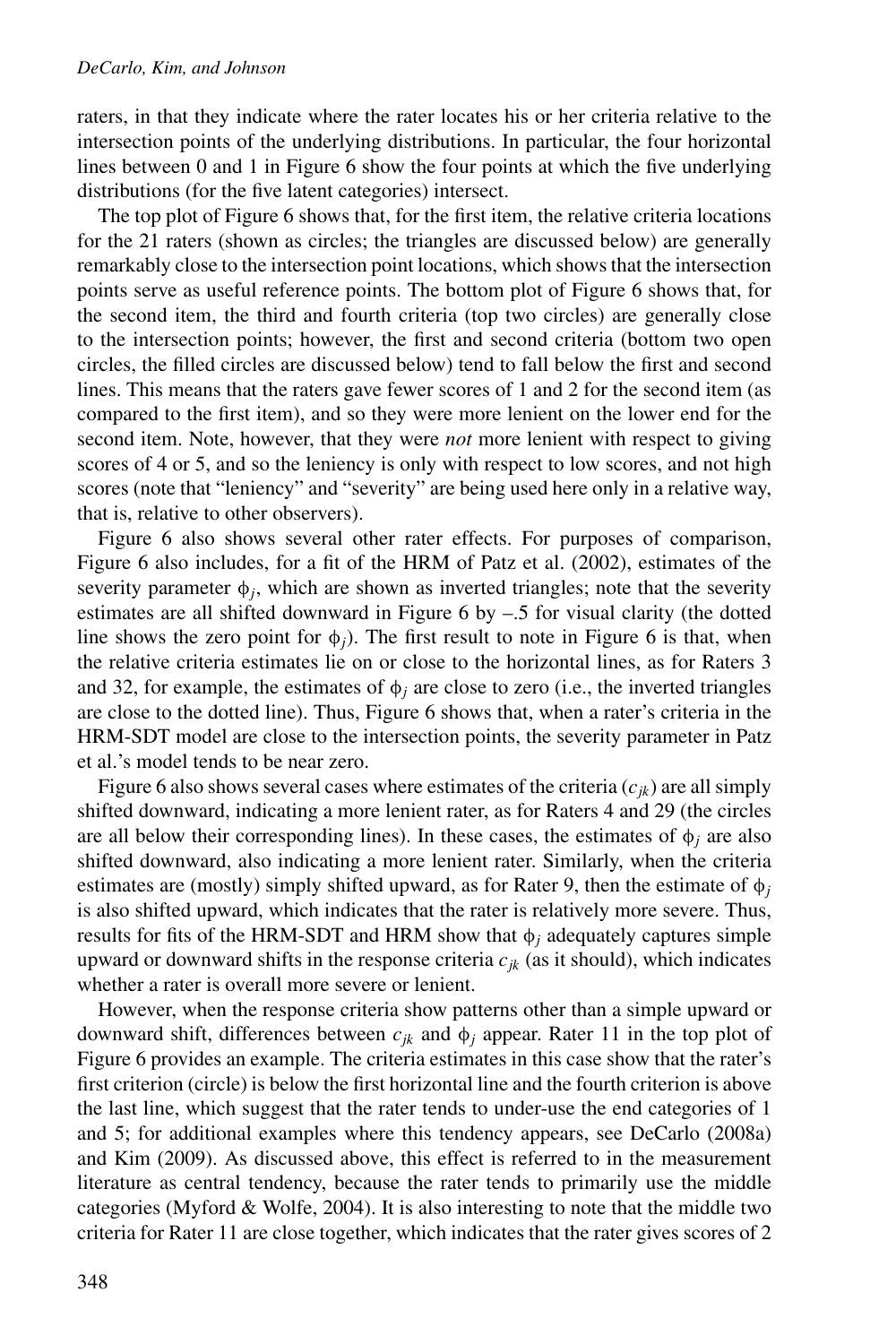and 4 but tends to not give a score of 3. Unfortunately, this detail is lost with respect to the estimate of  $\phi_i$  for the HRM, shown as a filled triangle, which is simply close to zero for Rater 11. Thus, in this case the rater severity parameter of the HRM of Patz et al. (2002) does not reveal a rater effect, namely central tendency, whereas the HRM-SDT does. This occurs because  $\phi_i$  represents an average effect for each rater, and so it cannot capture the under-use of end categories shown by Rater 11 (particularly when the under-usage is fairly symmetrical).

Another interesting example is Rater 23 (top plot of Figure 6). The criteria estimates from the HRM-SDT model show that this rater tends to not use scores of 1 and 5, as shown by the extreme locations of the first (bottom filled circle) and fourth (top filled circle) criteria, and so this rater can be said to also show central tendency. Note that the third and fourth criteria for Rater 23 (top two filled circles) are well above the third and fourth intersection locations (top two lines), whereas the first criterion (bottom circle) is well below the first intersection location (bottom line; and the second criterion is on the appropriate line). Put simply, Rater 23 is severe with respect to assigning scores of 4 and 5, in that the rater tends to not give these high scores, but is lenient with respect to low scores, in that the rater tends to give a score of 2 over a score of 1 (i.e., the rater tends to not give the lowest score). With respect to the HRM, Figure 6 shows that Rater 23's severity (filled inverted triangle) is well above zero, and so the rater is tagged by the HRM simply as being severe. This is a not an accurate summary of Rater 23's performance, however, in that the rater is only severe with respect to high scores but is lenient with respect to low scores, which is nicely shown by the relative criteria estimates of the HRM-SDT.

The bottom plot of Figure 6 shows five cases, shown as filled circles, where the raters did not use all of the response categories. In all cases, the raters only gave scores of 2 through 5, and so the lowest filled circle is  $c_2$  (and not  $c_1$ ). Note that Rater 53's three relative criteria (for the HRM-SDT, circles) are located at the appropriate intersection points (horizontal lines) and the estimate of  $\phi_i$  (for the HRM, inverted triangle) is close to zero, as was also found in the top plot of Figure 6. The other four raters in the bottom plot (filled circles) show relative criteria that tend to be close to or below the intersection points and these raters are tagged as "lenient" by  $\phi$ *j* (i.e., the filled inverted triangles are low). However, the simple conclusion of leniency is again not accurate. For example, for Rater 45, the second criterion is clearly below the intersection point (i.e., the lowest filled circle, which is  $c_2$ , is on the first line rather than on the second line); however, the third and fourth criteria are close to their corresponding intersection point locations (they are close to the top two lines). Thus, Rater 45 is lenient only with respect to tending to give a score of 2 over a score of 1; however, the rater is *not* lenient with respect to assigning scores of 4 or 5, and so the simple conclusion of leniency suggested by  $\phi_i$  is not accurate. The examples reflect (expected) limitations of  $\phi_j$  with respect to dealing with situations where not all of the response categories are used or the categories are used differentially across the scale.

**Raters who scored both items.** Figures 7 and 8 present results for the 13 raters who scored both items. Figure 7 shows that estimates of the detection parameter  $d_i$ of the HRM-SDT show a degree of consistency across the two items; the Pearson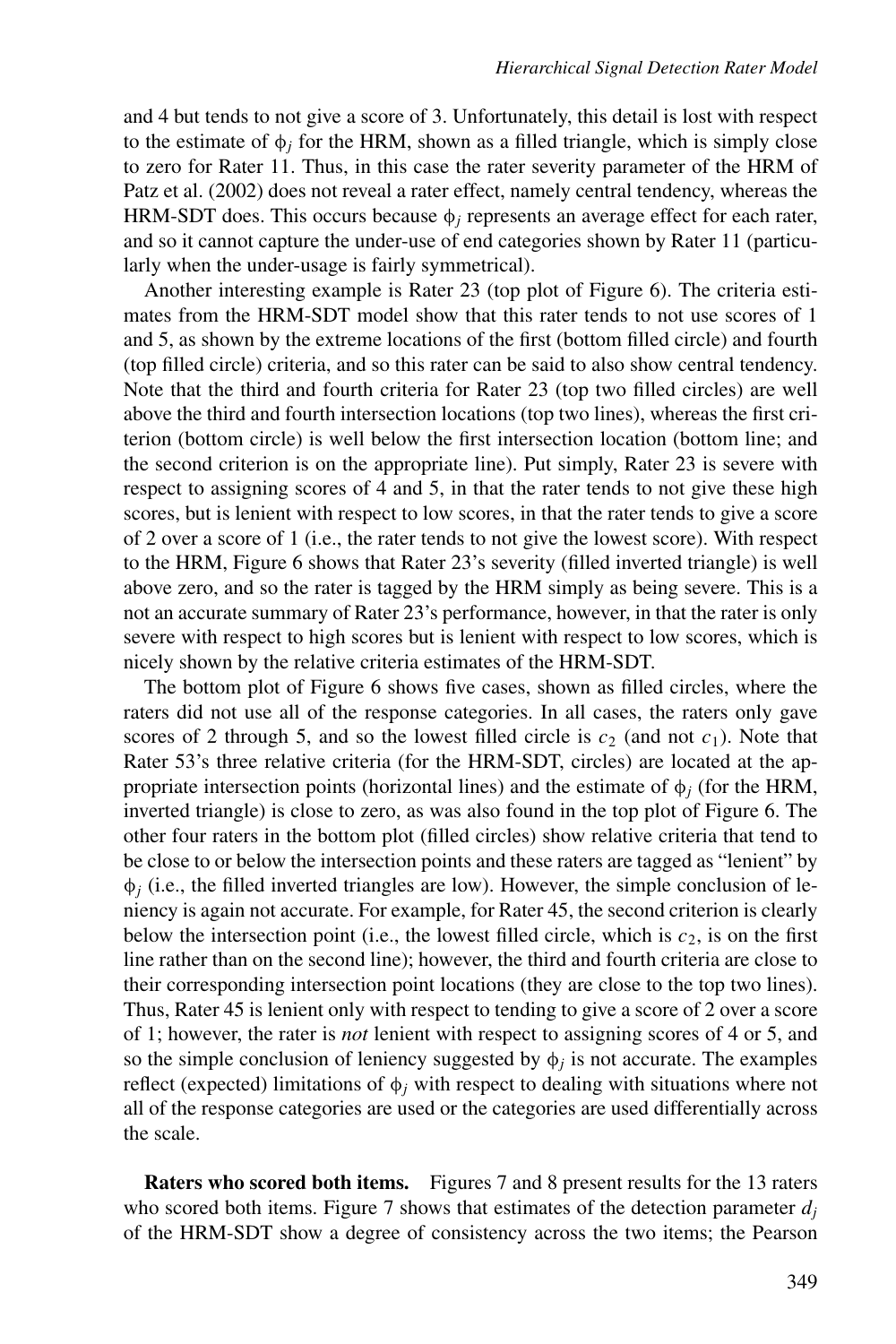

*Figure 7.* A plot of the estimates of *d* (HRM-SDT model) for the second item against estimates of *d* for the first item for 13 raters who scored both items.

correlation is  $r = .64$  with  $p = .018$ . There was a somewhat weaker relation between  $\tau_i$  for these raters, with a correlation of  $r = .45$  with  $p = .123$ .

Figure 8 shows estimates of the relative criteria locations and  $\phi_i$  for the 13 raters who scored both items. Differences in score category usage, as discussed above for Figure 6, again appear. Figure 8 shows that, in general, the raters' first two criteria locations tend to be lower for the second item as compared to the first item (i.e., the lower two circles are close to the lower two solid lines in the upper plot but tend to be below the lines in the lower plot). This means that the raters tended to give fewer scores of 1 or 2 for the second item as compared to the first item. This result was also found for raters who only scored one item (Figure 6), and so this result appears both between and within raters. Figure 8 also shows that, as for the raters in Figure 6, the raters only tend to be lenient with respect to not assigning low scores, but this is not the case for high scores (4 or 5, given that the top two circles tend to be close to the lines). Again, these details are not picked up by estimates of  $\phi_i$  for the HRM.

In summary, the results show that various rater effects such as central tendency, restriction of the range, and other idiosyncrasies with respect to score usage, appear in a large-scale assessment. The criteria estimates of the HRM-SDT model provide useful information about these effects, whereas estimates of the severity parameter  $\phi$ *j* of the original HRM do not always correctly reflect the effects. The detection parameter *dj* of the HRM-SDT model also provides useful information about rater precision; for the data examined here, the mean of  $d_i$  (3–4) indicates good detection and was consistent with values found in other (similar) studies.

## **Level 2: CR Item Model**

**HRM-SDT.** The top part of Table 1 shows results for the second level of the HRM-SDT model, which is the IRT model (i.e., the generalized partial credit model). The estimates of the item discrimination parameters  $a_l$  are 2.97 and 4.92 for the first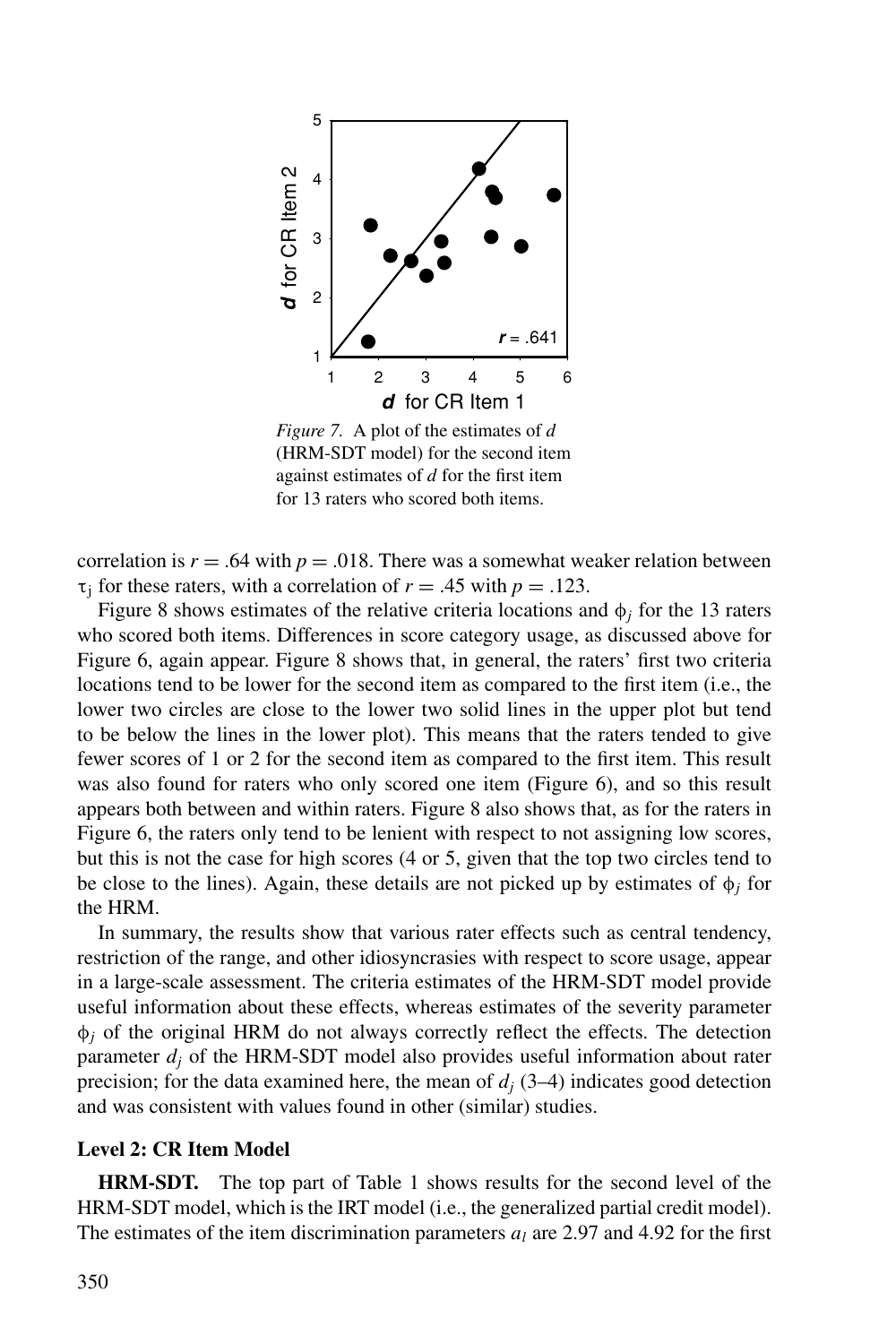

*Figure 8.* Plots of the relative criteria locations for the HRM-SDT model (circles) for 13 raters who scored both items, along with estimates of the severity parameter  $\phi$  (inverted triangles, which are again shifted down by –.5 for visual clarity) for the HRM model of Patz et al. (2002).

and second items, respectively. Restricting the two  $a_l$  parameters to be equal gives a difference in the log posteriors of 1.64 with 1 *df* (which suggests that the restricted model is not rejected) with a common estimate of *a* of 3.73 (with a standard error of .24). In light of the simulations reviewed above, there is likely low power to detect differences in item discrimination when there are only 2 items (in which case the partial credit model can simply be used). Table 1 also shows that the first two item step parameters are lower for the second item as compared to the first, whereas the last step parameter is higher; the result is smaller latent class sizes for the corresponding categories, as shown next.

The middle part of Table 1 shows estimates of the latent class sizes,  $p(\eta_l)$ , where estimates of  $a_l$  and  $b_{lm}$  were used to get estimates of the conditional probabilities the conditional probabilities are multiplied by the weights and densities of the 11 nodes used for Gauss-Hermite quadrature and then summed, as noted above. Table 1 shows that, for both items, Categories 3 and 4 have the largest estimated class sizes. For the second item, there tend to be fewer cases in the first category as compared to the first item, which is also indicated by the larger negative estimate of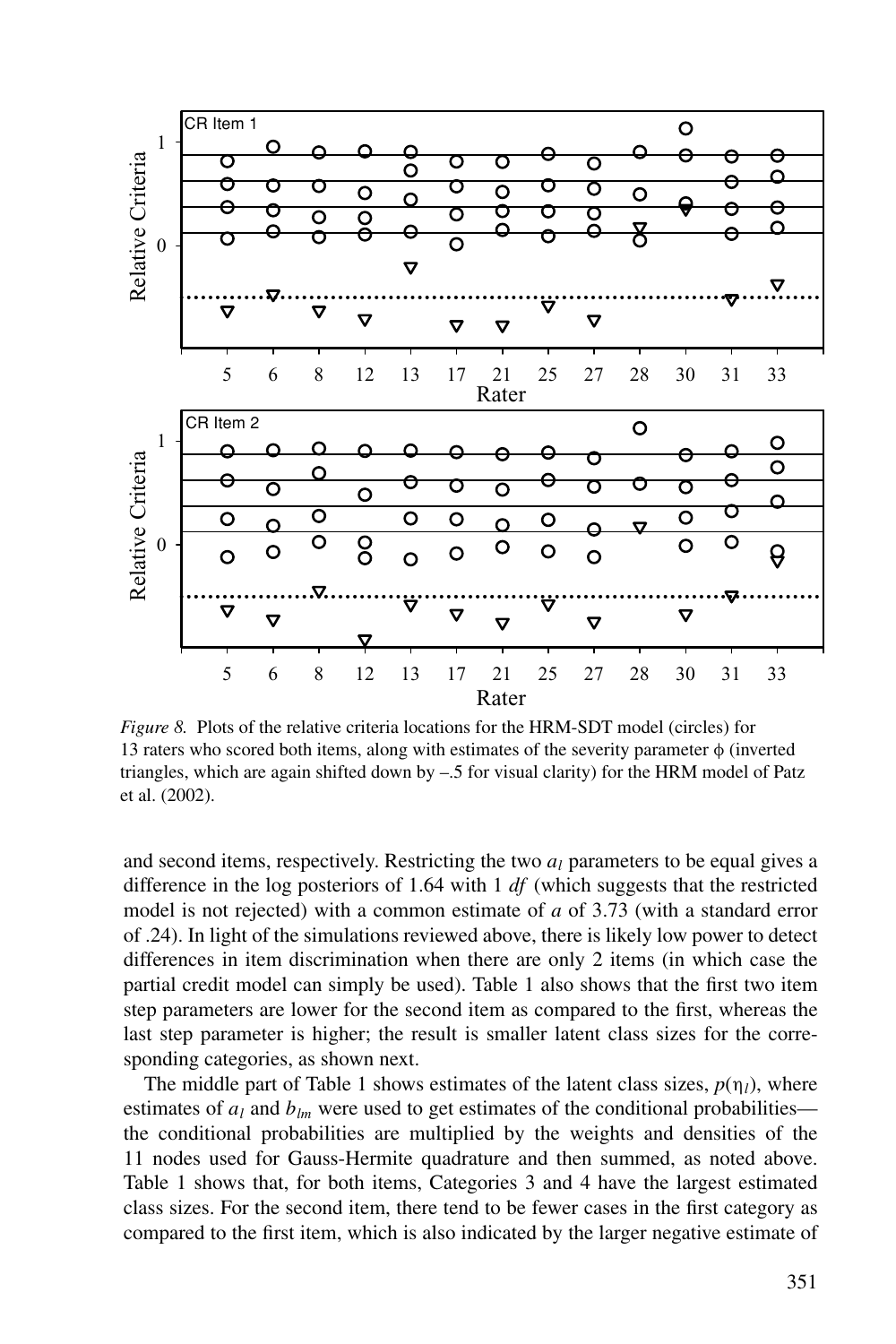| <b>HRM-SDT</b>                      |               |               |
|-------------------------------------|---------------|---------------|
| Parameters                          | CR Item 1     | CR Item 2     |
| $a_l$                               | 2.97(0.43)    | 4.92 (.92)    |
| $b_{l1}$                            | $-3.11(.50)$  | $-7.76(1.40)$ |
| $b_{l2}$                            | $-1.43$ (.23) | $-4.34(0.74)$ |
| $b_{13}$                            | .85(.24)      | .81(.32)      |
| $b_{l4}$                            | 3.57(.82)     | 6.08(1.05)    |
| Estimates of the Latent Class Sizes |               |               |
| Parameters                          | CR Item 1     | CR Item 2     |
| $p(\eta_{l1})$                      | .16(0.01)     | .07(0.01)     |
| $p(\eta_{l2})$                      | .18(0.01)     | .15(.02)      |
| $p(\eta_{13})$                      | .27(0.02)     | .36(.02)      |
| $p(\eta_{l4})$                      | .25(.02)      | .31(.02)      |
| $p(\eta_{15})$                      | .14(03)       | .11(.01)      |
| <b>HRM</b>                          |               |               |
| Parameters                          | CR Item 1     | CR Item 2     |
| $a_l$                               | 2.31(.28)     | 3.78(0.43)    |
| $b_{l1}$                            | $-2.26(.32)$  | $-8.04(.88)$  |
| $b_{12}$                            | $-1.32(0.16)$ | $-4.49(0.50)$ |
| $b_{13}$                            | .57(.14)      | .90(.32)      |
| $b_{l4}$                            | 2.65(.35)     | 5.40(0.62)    |

*Results for Level 2, the IRT Model (GPC), of the HRM-SDT and the HRM for a Large-Scale Language Assessment*

 $b_{l1}$  for Item 2 shown in the top part of the table (i.e., the category step boundary is lower for going from the first to second category, and so there are fewer observations in the first category). Note that, for both items, the latent class sizes suggest a slightly negatively skewed distribution, which might reflect aspects of the language test; other tests have given a more normal distribution. An analysis of a large sample (>42,000) who took the language test also suggested negative skew (see DeCarlo, 2010, p. 26).

**HRM of Patz et al. (2002).** The lower part of Table 1 shows estimates (i.e., posterior means and standard deviations) of Level 2 parameters obtained for a fit of the HRM of Patz et al. (2002). The item discrimination and item step parameters,  $a_l$  and  $b_{lm}$ , respectively, are slightly smaller than those found for the HRM-SDT but show a similar pattern, in that discrimination  $a_l$  is higher for the second item (the posterior standard deviations also tend to be smaller than the standard errors shown in the top of the table). The item step parameter estimates  $b_{lm}$  for the HRM are close to those found for the HRM-SDT model (and so the latent class size estimates, not shown, are also very close to those shown in the middle of the table). Overall, it appears that using Patz et al.'s model as the Level 1 model (and MCMC) in lieu of the SDT model gives similar results with respect to the Level 2 parameters.

Table 1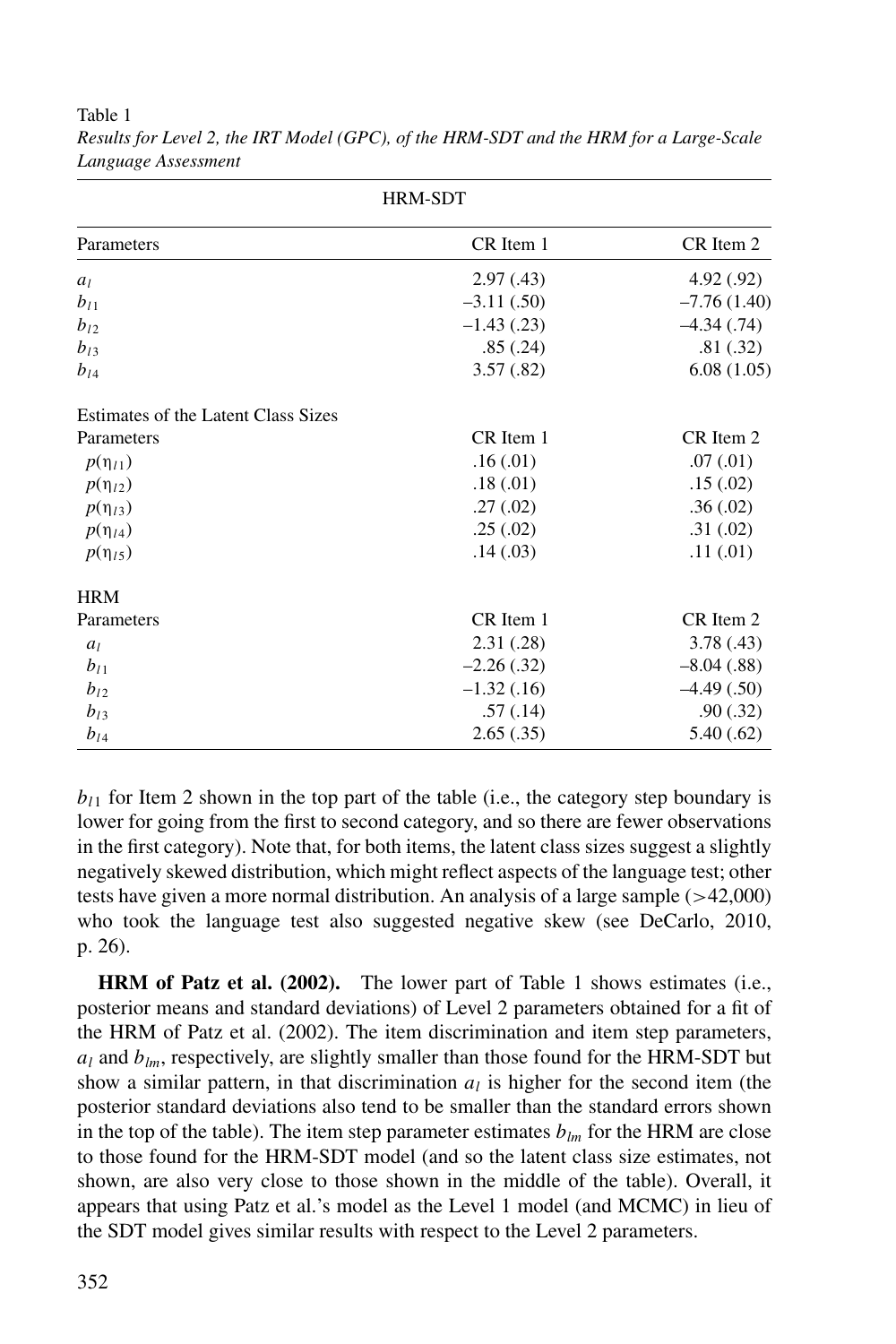#### **Discussion**

The use of CR items is an integral part of educational assessment. Given that CR items require raters to score them, a model of rater behavior in CR scoring is needed. A latent class signal detection model provides a useful framework for understanding how raters score items and for monitoring and evaluating rater performance; here it is shown that the model can easily be incorporated into the HRM. The approach has advantages over the signal detection-like model used by Patz et al. (2002), in that the latent class SDT model can capture the "catalog of rater effects" (Myford & Wolfe, 2004) that appear in real-world data. In particular, a fit of the SDT model provides information about the locations of raters' response criteria, *cjkl*, and the criteria locations in turn provide information about various rater effects. The SDT model also provides an estimate of rater detection,  $d_{il}$ , which reflects rater precision. The approach via SDT also avoids problems that arise with the signal detection-like model of the original HRM, as discussed above. The HRM-SDT can easily be fit with standard software, given that it is within a family of generalized linear models with latent variables (e.g., Skrondal & Rabe-Hesketh, 2004).

As shown in Figures 1 and 3, the hierarchical model differs from the usual IRT approach to rater scoring in that the HRM includes a middle layer, η, whereas rater responses  $Y_{jl}$  load directly (and nonlinearly) on examinee proficiency  $\theta$  in an IRT approach. As discussed above, the IRT approach raises problems with respect to increasing precision of estimates of examinee proficiency with increasing numbers of raters. Here it is noted that it also follows from the hierarchical model that an IRT analysis of CR items confounds rater effects (i.e., the response criteria and detection parameters) with item effects (i.e., the item step and discrimination parameters). For example, an item might appear to be more difficult for a different sample in an IRT approach not because of a change in item difficulty, but because of a change in rater severity. This type of problem with an IRT approach has previously been recognized and has led to suggestions as to how to link CR items (e.g., Tate, 1999).

The HRM does not raise this problem because it separates rater effects  $(d_{il}$  and  $c_{ikl})$ from item effects ( $a_l$  and  $b_{lm}$ ), and so one can evaluate aspects of the raters separately from aspects of the items (e.g., the particular essay question). For example, the results found above suggested that rater detection  $d_{il}$  was, on average, lower for the second item than for the first, whereas item discrimination  $a_{jl}$  appeared to be higher for the second item. This means that the raters were less able to detect the correct categories for the second item (lower  $d_{ij}$ ), but the true categories for the second item provided higher discrimination of examinee proficiency (higher *ajl*). Put simply, the first result tells us how accurately the raters can determine the true categories of the essays, whereas the second result tells us how well a particular item (i.e., the essay question) functions with respect to discriminating between examinees' proficiency. The separation of rater and item aspects by the hierarchical model offers interesting possibilities with respect to item banking and has implications for the equating of CR items and the study of rater drift, some of which are being examined in current research.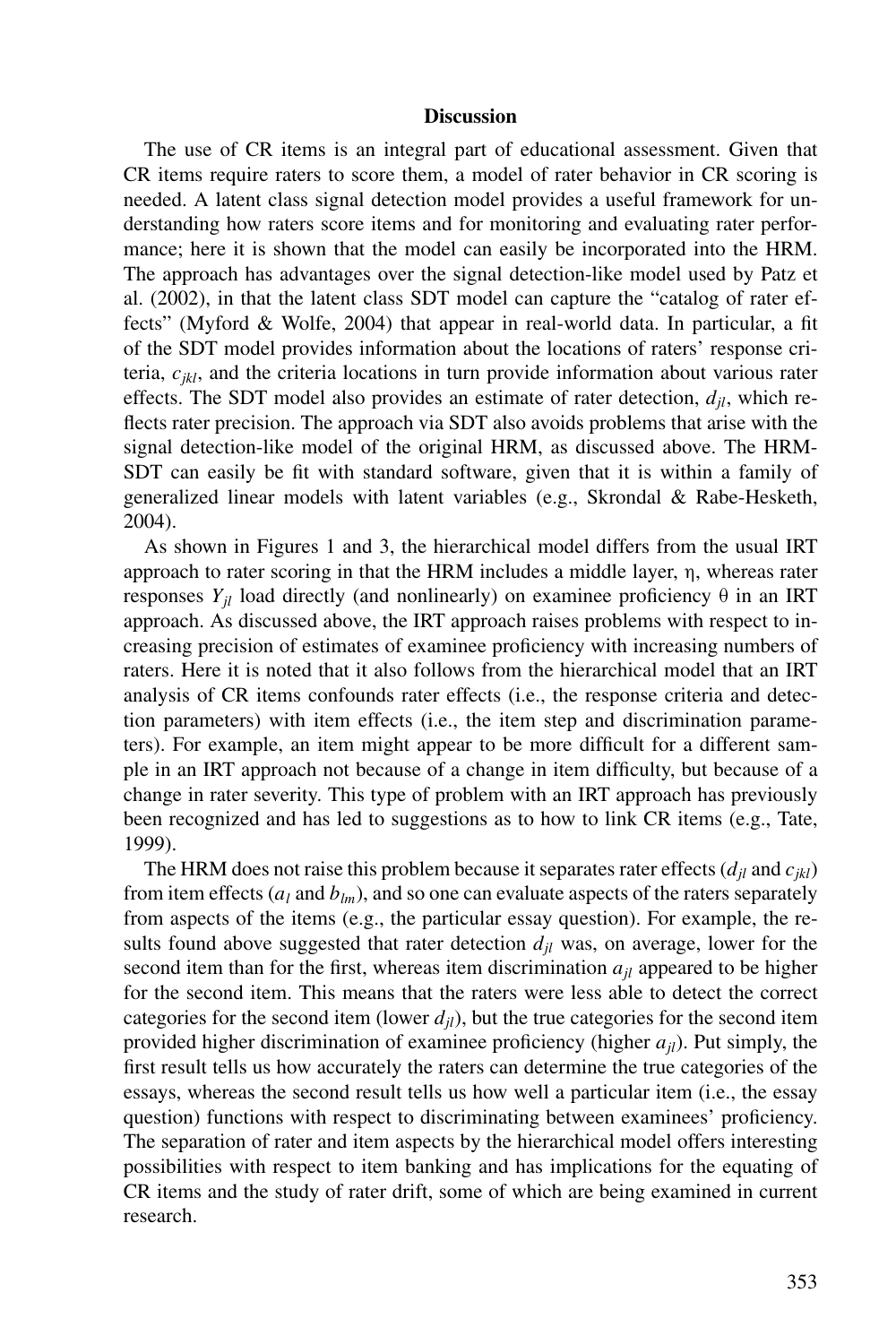#### **Notes**

<sup>1</sup>This is not to say that the rubric necessarily defines the correct number of categories. The SDT model is useful in this respect in that one can easily compare the relative fit of models with different numbers of latent categories (see DeCarlo, 2005). Suffice it to say that if empirical evidence for a different number of latent categories is consistently found, then the scoring rubric needs to be rethought and revised.

<sup>2</sup>Note that estimates of  $\psi$  of .05 and .06 give estimates of  $\tau$  of  $1/(2 \times .05^2) = 200$  and  $\tau =$ 139, whereas estimates of τ obtained here are in the range of 1 to 3.5, and those obtained by Patz et al. (2002) are generally around  $\psi = .40$  which gives  $\tau = 3.1$ . Thus, in terms of  $\tau$ , the estimates of 200 and 139 seem excessively large and could reflect boundary problems.

<sup>3</sup>To show the model that was actually fit, the parameterization is changed slightly from the usual  $a_l$  ( $\theta - b_{lm}$ ).

4Bock, Brennan, and Muraki (2002) noted that a nested design, with different raters across two or more items, as illustrated in Figures 1 and 3, minimizes the effects of differences in rater severity, and so this type of design is commonly used in large-scale assessments.

#### **References**

Agresti, A. (2002). *Categorical data analysis* (2nd ed.). Hoboken, NJ: Wiley.

- Bock, R. D., Brennan, R. L., & Muraki, E. (2002). The information in multiple ratings. *Applied Psychological Measurement*, *26*, 364–375.
- Bollen, K. A. (1989). *Structural equations with latent variables*. New York, NY: Wiley.
- Clogg, C. C., & Eliason, S. R. (1987). Some common problems in log-linear analysis. *Sociological Methods and Research*, *16*, 8–44.
- Clogg, C. C., & Manning, W. D. (1996). Assessing reliability of categorical measurements using latent class models. In A. von Eye & C. C. Clogg (Eds.), *Categorical variables in developmental research* (pp. 169–182). New York, NY: Academic Press.
- Clogg, C. C., Rubin, D. B., Schenker, N., Schultz, B., & Wiedman, L. (1991). Multiple imputation of industry and occupation codes in census public-use samples using Bayesian logistic regression. *Journal of the American Statistical Association*, *86*, 68–78.
- de Ayala, R. J. (2009). *The theory and practice of item response theory*. New York, NY: Guilford Press.
- DeCarlo, L. T. (1998). Signal detection theory and generalized linear models. *Psychological Methods*, *3*, 186–295.
- DeCarlo, L. T. (2002). A latent class extension of signal detection theory, with applications. *Multivariate Behavioral Research*, *37*, 423–451.
- DeCarlo, L. T. (2005). A model of rater behavior in essay grading based on signal detection theory. *Journal of Educational Measurement*, *42*, 53–76.
- DeCarlo, L. T. (2008a). *Studies of a latent-class signal-detection model for constructed response scoring* (ETS Research Report No. RR-08–63). Princeton, NJ: ETS.
- DeCarlo, L. T. (2008b, April). *On a hierarchical rater model for essay grading: Incorporating a latent class signal detection model*. Paper presented at the meeting of the National Council on Measurement in Education, New York, NY, NY.
- DeCarlo, L. T. (2010). *Studies of a latent-class signal-detection model for constructed response scoring II: Incomplete and hierarchical designs* (ETS Research Report No. RR-10– 08). Princeton, NJ: ETS.
- DeCarlo, L. T. & Kim, Y. K. (2009, April). *On scoring constructed response items and multiple choice items: Incorporating signal detection and item response models into a hierar-*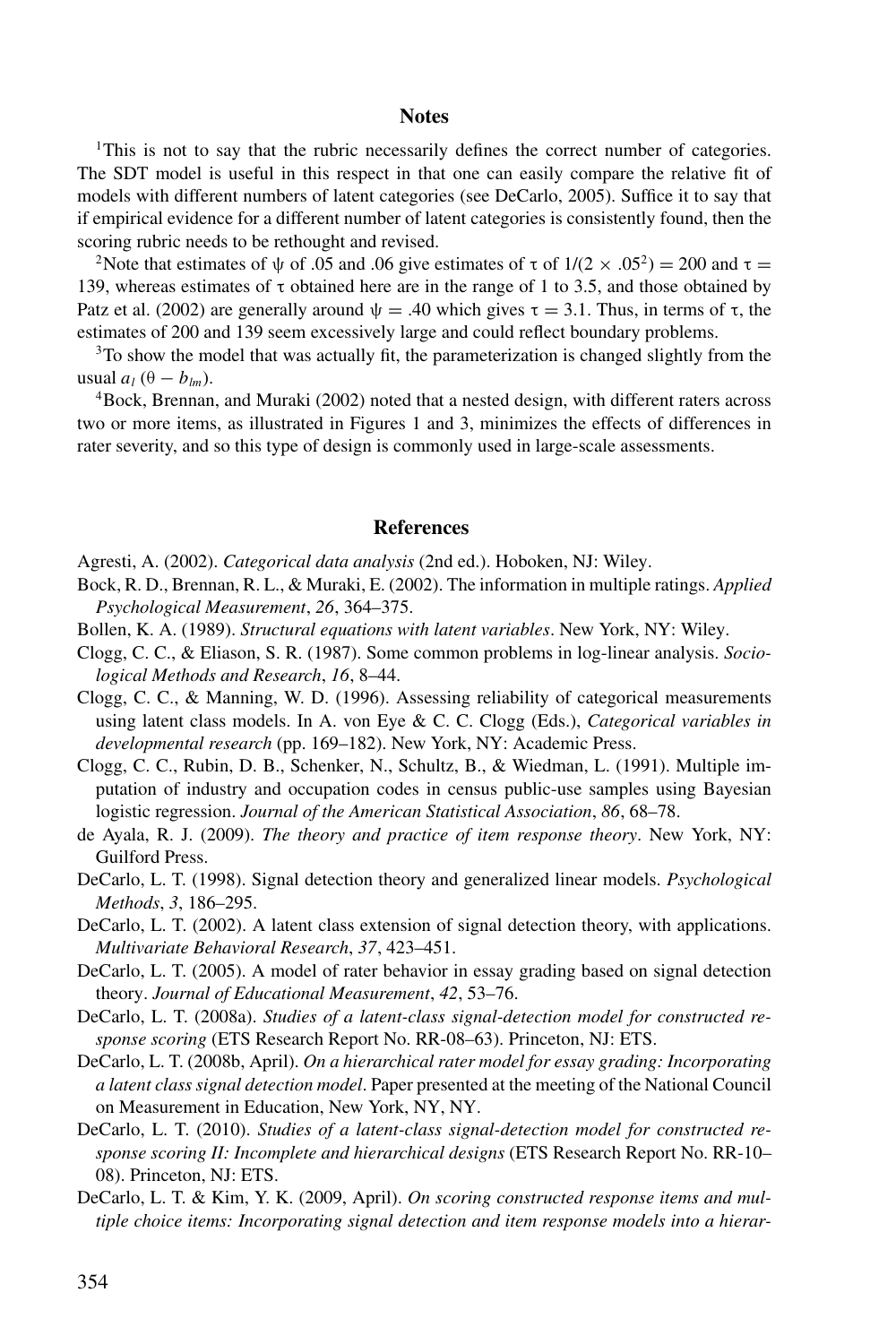*chical rater model*. Paper presented at the 2009 annual meeting of the National Council on Measurement in Education, San Diego, CA.

- Dempster, A. P., Laird, N. M., & Rubin, D. B. (1977). Maximum likelihood from incomplete data via the EM algorithm (with discussion). *Journal of the Royal Statistical Society Series B*, *39*, 1–38.
- Donoghue, J. R., & Hombo, C. M. (2000, April). *A comparison of different model assumptions about rater effects*. Paper presented at the 2000 annual meeting of the National Council on Measurement in Education, New Orleans, LA.
- Egan, J. P. (1975). *Signal detection theory and ROC analysis*. New York, NY: Academic Press.
- Galindo-Garre, F., & Vermunt, J. K. (2006). Avoiding boundary estimates in latent class analysis by Bayesian posterior mode estimation. *Behaviormetrika*, *33*, 43–59.
- Galindo-Garre, F., Vermunt, J. K., & Bergmsa, W. P. (2004). Bayesian posterior estimation of logit parameters with small samples. *Sociological Methods & Research*, *33*, 88–117.
- Gelman, A., Carlin, J. B., Stern, H. S., & Rubin, D. B. (1995). *Bayesian data analysis*. New York, NY: Chapman & Hall.
- Green, D. M., & Swets, J. A. (1988). *Signal detection theory and psychophysics* (Rev. Ed.). Los Altos, CA: Peninsula Publishing.
- Kim, Y. K. (2009). *Combining constructed response items and multiple choice items using a hierarchical rater model*. Doctoral dissertation, Teachers College, Columbia University.
- Linacre, J. M. (1989). *Many-faceted Rasch measurement*. Chicago, IL: MESA Press.
- Lunn, D., Spiegelhalter, D., Thomas, A., & Best, N. (2009). The BUGS project: Evolution, critique, and future directions. *Statistics in Medicine*, *28*, 3049–3067.
- Macmillan, N. A., & Creelman, C. D. (2005). *Detection theory: A users guide* (2nd ed.). New York, NY: Cambridge University Press.
- Mariano, L. T. (2002). *Information accumulation, model selection and rater behavior in constructed response student assessments*. Doctoral dissertation, Carnegie Mellon University.
- Mariano, L. T., & Junker, B. W. (2007). Covariates of the rating process in hierarchical models for multiple ratings of test items. *Journal of Educational and Behavioral Statistics*, *32*, 287– 314.
- Maris, E. (1999). Estimating multiple classification latent class models. *Psychometrika*, *64*, 187–212.
- Masters, G. N. (1982). A Rasch model for partial credit scoring. *Psychometrika*, *47*, 149– 174.
- Muraki, E. (1992). A generalized partial credit model: Application of an EM algorithm. *Applied Psychological Measurement*, *16*, 159–176.
- Myford, C. M., & Wolfe, E. W. (2004). Detecting and measuring rater effects using manyfacet Rasch measurement: Part I. In E. V. Smith, Jr. & R. M. Smith (Eds.), *Introduction to Rasch measurement* (pp. 460–517). Maple Grove, MN: JAM Press.
- Patz, R. J. (1996). *Markov chain Monte Carlo methods for item response theory models with applications for the National Assessment of Educational Progress*. Doctoral dissertation, Carnegie Mellon University.
- Patz, R. J., Junker, B. W., Johnson, M. S., & Mariano, L. T. (2002). The hierarchical rater model for rated test items and its application to large-scale educational assessment data. *Journal of Educational and Behavioral Statistics*, *27*, 341–384.
- Samejima, F. (1969). Estimation of latent ability using a response pattern of graded scores. *Psychometrika Monograph No. 17*.
- Schafer, J. L. (1997). *Analysis of incomplete multivariate data*. New York, NY: Chapman & Hall.
- Skrondal, A., & Rabe-Hesketh, S. (2004). *Generalized latent variable modeling: Multilevel, longitudinal, and structural equation models*. New York, NY: Chapman & Hall/CRC.